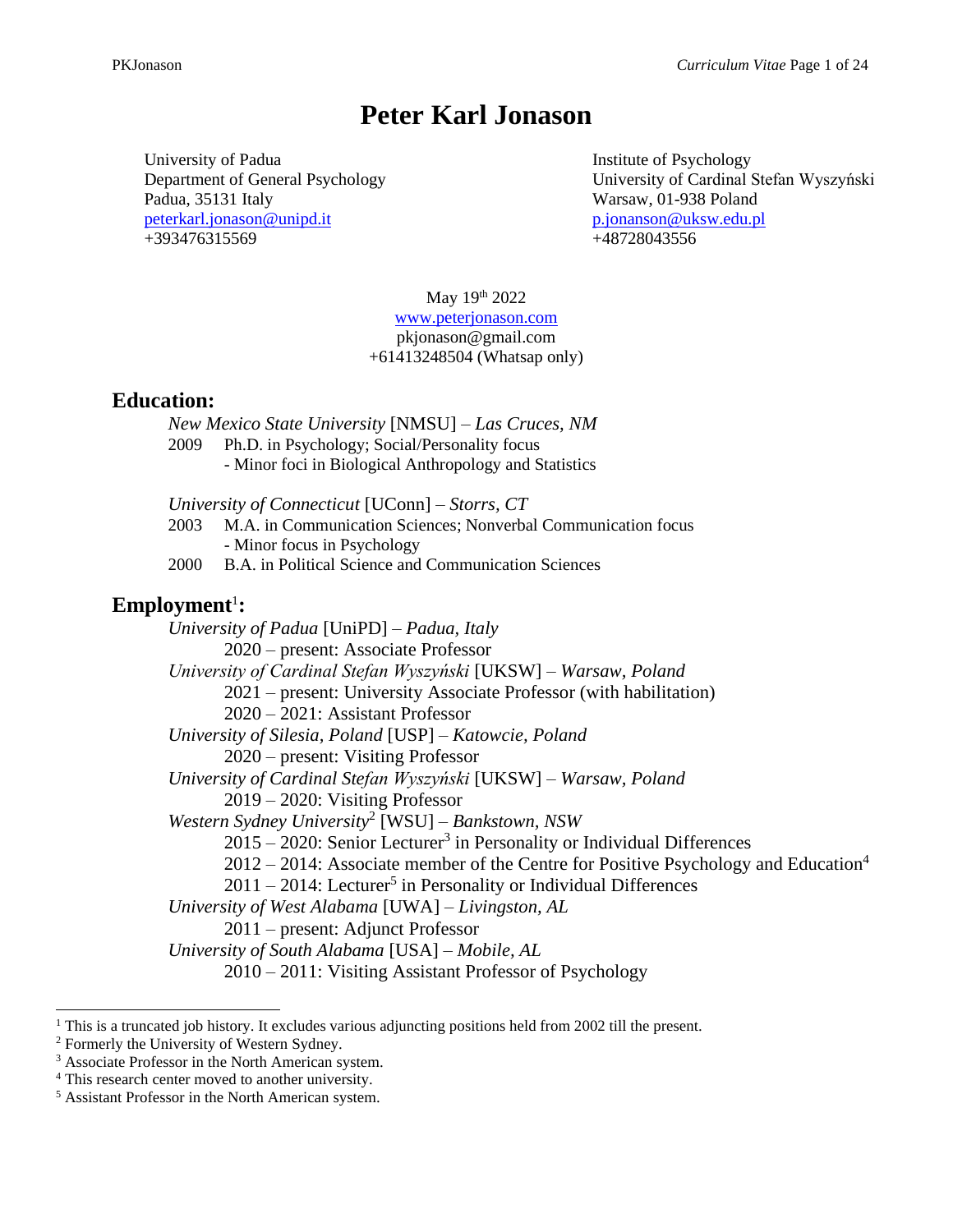*University of West Florida* [UWF] *– Pensacola, FL* 2009 – 2010: Visiting Assistant Professor of Psychology *New Mexico State University* [NMSU] *– Las Cruces, NM* 2006 – 2009: Graduate Student Lecturer in Personality Psychology 2005 – 2006: Graduate Teaching Assistant *University of Hartford* [UH] *– Hartford, CT* 2002 – 2005: Adjunct Professor in Psychology and Communication Studies *University of Connecticut* [UConn] – *Storrs, CT* 2001 – 2002: Graduate Student Lecturer in Communication Sciences

# **Fellowships & Grants**

OPUS grant from the National Science Council of Poland, 2019/35/B/HS6/00682 (US\$133,352/522,300zł): 9/20-12/22 ULAM grant from the Polish National Agency for Academic Exchange,

PPN/ULM/2019/1/00019/U/00001 (US\$38,297/150,000zł): 11/19-11-20 Visiting Scholar at the Cardinal Stefan Wyszyński University (US\$8,000): 4/18 Visiting Scholar at the University of Western Ontario (US\$6,000): 6/15-8/15 Vice-Chancellor's Professional Development Fellowship from WSU (AU\$2,500): 12/14 Early Career Development Grant from WSU (AU\$4,000): 10/12 Merit-Based Enhancement Fellowship from NMSU (US\$4,000): 4/09 Mike Watts Outstanding Leadership Fellowship from NMSU (US\$2,000): 8/08

# **Awards & Honors**

National Science Center of Poland Grant Reviewing Expert: 7/19 Fellow at the Secular Policy Institute: 5/16 – present Affiliated Associate Professor at Florida Atlantic University: 2/15 IgNobel Laureate in Psychology: 9/14 Outstanding Graduate Student of New Mexico State University: 11/09 Top Student Paper Award at the International Communication Association Conference: 3/02

**Research Interests** (GoogleScholar:  $h$ -index = 59, i10-index = 135):<sup>6</sup>

Psychopathy Machiavellianism Narcissism Mate rejection/selection Mating strategies Sex differences Sexual conflict Prejudice

Life History Theory **Psychometrics** I/O Psychology **Happiness** 

# **Edited Volumes**

Jonason, P.K. (2022). *Shining light on the dark side of personality: Measurement properties and theoretical advances.* Hogrefe.

**Published Manuscripts** (students in bold)

*in press*

<sup>6</sup> https://orcid.org/0000-0002-8833-048X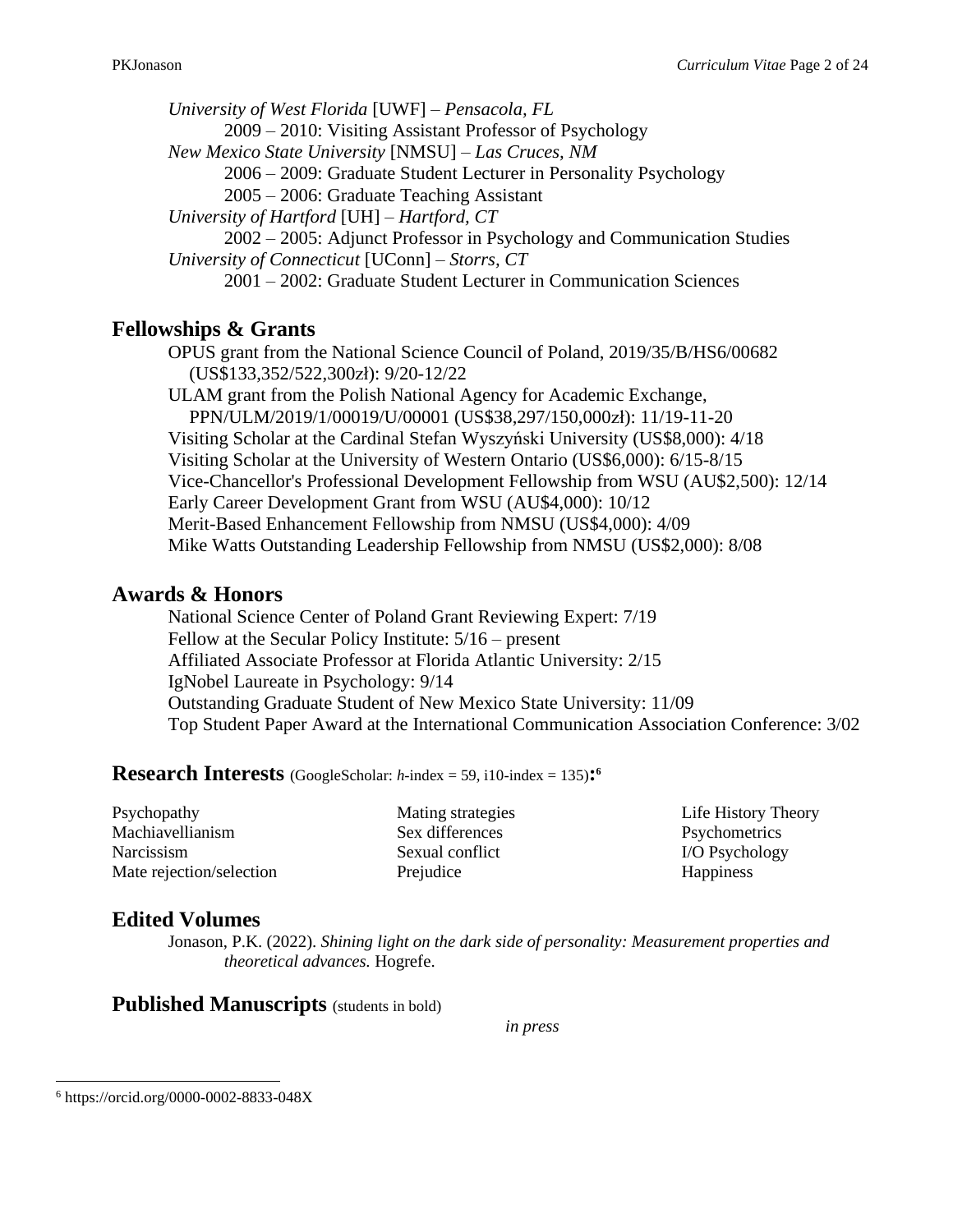- Bodecka, M., Jonason, P.K., Zajenkowska, A. (in press). Hostile attribution biases in vulnerable narcissists depends on the socio-relational context. *Journal of Individual Differences.*
- March, E., **Szymczak, P**., **Smoker, M.,** & Jonason, P.K. (in press). Who cyberstalked their sexual and romantic partners?: Sex differences, dark personality traits, and fundamental social motives. *Current Psychology*.
- Żemojtel-Piotrowska, M., Piotrowski, J., Sawicki, A. Jonason, P.K. (in press). We will rescue Italy, but we dislike the European Union: Collective narcissism and the COVID-19 threat. *Group Processes & Intergroup Relations*.

#### *2022*

- Curtis, G.J., Clare, J., Viera, E., Selby, E. & Jonason, P.K. (2022). Predicting contract cheating intentions: Dark personality traits, attitudes, norms, and anticipated guilt and shame. *Personality and Individual Differences, 185,* 111277.
- Csajbók, Z., Štěrbová, Z., Jonason, P.K. et al. (2022). Variation in depressive symptom trajectories in a large sample of couples. *Translational Psychiatry, 12*, 206.
- Hehman, J.A., Salmon, C.A., Pulford, A., Ramirez, E., & Jonason, P.K. (2022). Who perceives sexual harassment?: Sex differences and the impact of mate value, sex of perpetrator, and sex of target. *Personality and Individual Differences, 185*, 111288.
- Jonason, P.K., & **De Gregorio, M**. (2022). Psychological and physical cues to vulnerability: Antagonism, empathy, and sex effects. *Personality and Individual Differences, 184,* 111189.
- Jonason, P.K., & Thomas, A.G. (2022). Being more educated and earning more increases romantic interest: Data from 1.8M online daters from 24 nations. *Human Nature*.
- Jonason, P.K., Zajenkowski, M., Szymaniak, K., & Leniarska, M. (2022). Attitudes towards Poland's ban on abortion: Religiousness, morality, and situational affordances. *Personality and Individual Differences, 184,* 111229.
- Jordan, D.G., Jonason, P.K., Zeigler-Hill, V., Winer, E.S., Fletcher, S., & Underhill, D. (2022). A dark web of personality: Network analyses of dark personality features and pathological personality traits. *Journal of Psychopathology and Behavioral Assessment, 44*, 186-201.
- March, E., Szymczak, P., Smoker, M., & Jonason, P.K. (2022). Monitoring, invasive, and duplicitous: Three flavors of intimate partner cyberstalking. *Personality and Individual Differences*, *189,*  111502.
- Sawicki, A.J., Żemojtel-Piotrowska, M. et al., (2022). The fear of COVID-19 scale: Its structure and measurement invariance across 48 countries. *Psychological Assessment, 34*, 294-310.
- Zajenkowski, M., Górniak, J., Wojnarowski, K., Sobol, M., Jonason, P.K. (2022). I need some answers, now!: Present time perspective is associated with holding conspiracy beliefs. *Personality and Individual Differences, 196*, 111723.

### *2021* (18 pubs)

- Apostolou, M. et al., (2021). Reasons of singles for being single: Evidence from Brazil, China, Czech Republic, Greece, Hungary, India, Japan, and the UK. *Cross-Cultural Research, 4,* 319-350.
- Burtăverde, V., Jonason, P.K., Ene, C., Avram, E., & Istrate, M. (2021). Individuals high on the Dark Triad traits are more jealous if they are also high on mate value and restricted sociosexuality. *Evolutionary Psychological Science, 7,* 346–358.
- Burtăverde, V., Jonason, P.K., Ene, C., & Istratea. M. (2021). On being "dark" and promiscuous: The Dark Triad traits, mate value, disgust, and sociosexuality. *Personality and Individual Differences, 168.* 110255*.*
- Burtăverde, V., Jonason, P.K., Giosan, C., & Ene, C. (2021). Why do people watch porn?: An evolutionary perspective on the reasons for pornography consumption. *Evolutionary Psychology*, *April-June*, 1-15.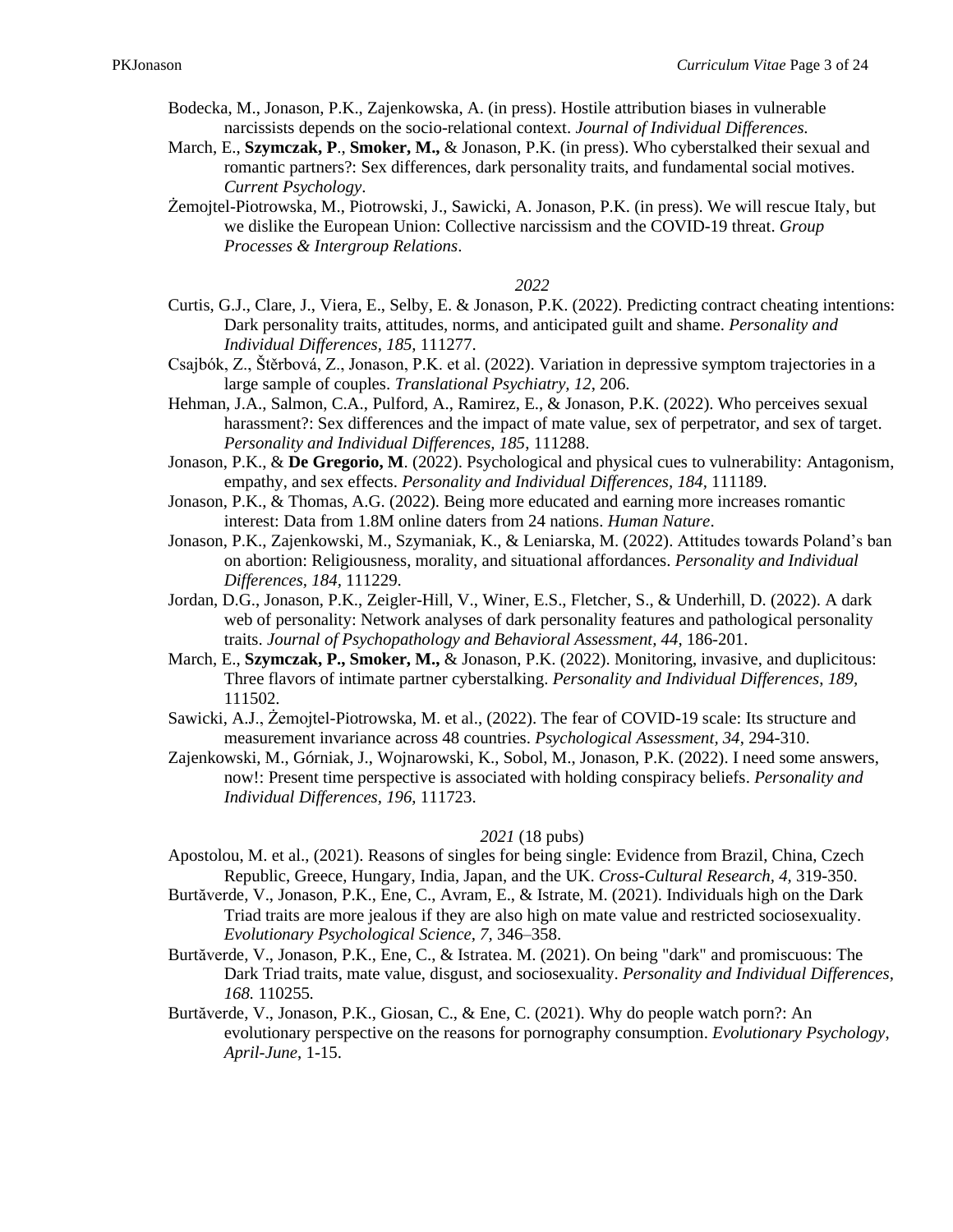- Doefler, S., Tajmirriyahi, N., Ickes, W., & Jonason, P.K. (2021). The self-concepts of people with Dark Triad traits tend to be weaker, less clearly defined, and more state-related. *Personality and Individual Differences, 180,* 110977*.*
- Geng, Y., Sai, X., Jonason, P.K., Yang, M., Zhu, X., Gu, J., & Kong, H. (2021). Childhood adversity is associated with adulthood white blood cell count through narcissism. *Personality and Individual Differences, 174,* 110662.
- Jonason, P.K., & Dinić , B. (2021). Passing the torch: Second-generation research on the Dark Triad/Tetrad traits. *Primenjena Psihologija, 14*, 397–405. (invited editorial)
- Jonason, P.K., & Hughes, J. (2021). The potentially conflicted evaluations of others based on their intelligence. *Personality and Individual Differences, 168,* 110299*.*
- Jonason, P.K., Kaźmierczak, I., Campos, A.C., & Davis, M.D. (2021). The Dark Triad traits and ghosting in sexual and romantic relationships. *Acta Psychologica*, *220*, 103425.
- Jonason, P.K., & Luoto, S. (2021). The dark side of the rainbow: Homosexuals and bisexuals have higher Dark Triad traits than heterosexuals. *Personality and Individual Differences, 181,* 111040*.*
- Jonason, P.K., **Talbot, D**., & Anderson, J. (2021). What people drink and where they drink it informs us about their personality. *Psihologijske teme, 30,* 115-123*.* (invited submission)
- Jonason, P.K., Zajenkowski, M., & Leniarska, M. (2021). From situational perceptions to personality pathologies. *Personality and Individual Differences, 181,* 111049*.*
- Kircaburun, K., Jonason, P.K., Griffiths, M.D., Aslanargun. E., Emirtekin, E., Tosuntaş, Ş.B., & Billieux, J. (2021). Childhood emotional abuse and cyberbullying perpetration: The role of dark personality traits. *Journal of Interpersonal Violence, 36,* NP11877-NP11893*.*
- Pechorro, P., Jonason, P.K., Raposo, V., & Maroco, J. (2021). Dirty Dozen: A concise measure of Dark Triad traits in a sample of at-risk youths. *Current Psychology*, *40*, 3522-3531.
- Rogoza, R., Żemojtel-Piotrowska, M., Jonason, P.K. et al. (2021). Structure of Dark Triad Dirty Dozen across eight world regions. *Assessment, 28,* 1125-1135*.*
- Webster, G.D., Smith, C.V., Orozco, T., Jonason, P.K., Gesselman, A.N., & Greenspan, R.L. (2021). Missed connections and embarrassing confessions: Using big data to examine sex differences in sexual omission and commission regret. *Evolutionary Behavioral Sciences, 156,* 275-284*.*
- White, K.P., Jonason, P.K., & Al-Shawaf, L. (2021). Mating decisions in the absence of physical attraction. *Adaptive Human Behavior and Physiology, 7,* 43-53.
- Zajenkowski, M., Rogoza, R., Maciantowicz, O., Witowska, A., & Jonason, P.K. (2021). Narcissus locked in the past: Vulnerable narcissism and the negative views of the past. *Journal of Research in Personality, 93,* 104123.

### *2020* (17 pubs)

- Baran, L., & Jonason, P.K. (2020). Academic dishonesty among university students: The roles of the psychopathy, motivation, and self-efficacy. *Plos One,* e0238141.
- Cannon, M., Vedel, A., & Jonason, P.K. (2020). The dark and not so humble: School-type effects on the Dark Triad traits and intellectual humility. *Personality and Individual Differences, 163,* 110068.
- Ene, C., Burtăverde, V., Jonason, P.K., & Avram, E. (2020). Fathers high in psychopathy invest more in offspring who resemble them. *Personality and Individual Differences, 159,* 109879*.*
- Jonason, P.K., **Betes, S.L**., & Li, N.P. (2020). Solving mate shortages: Lowering standards, traveling farther, and abstaining. *Evolutionary Behavioral Sciences*, *14*, 160-172.
- Jonason, P.K., & **Bulyk, R.A**. (2020). Who uses Tinder?: The Dark Triad traits, attachment, and mate value. *Studia Psychologica: Theoria et Praxi, 9,* 5-15.
- Jonason, P.K., **Koehn, M.A., Bulyk, R.A**., & Davis, M.D. (2020). Standing out and not fitting in: The Dark Triad traits and social values. *The Journal of Social Psychology, 160,* 164-169.
- Jonason, P.K., **Lowder, A.H.,** & Zeigler-Hill, V. (2020). The mania and ludus love styles are central to pathological personality traits. *Personality and Individual Differences, 165,* 110159.
- Jonason, P.K., & Sherman, R.A. (2020). Personality and the perception of situations: The Big Five and Dark Triad traits. *Personality and Individual Differences, 163,* 110081.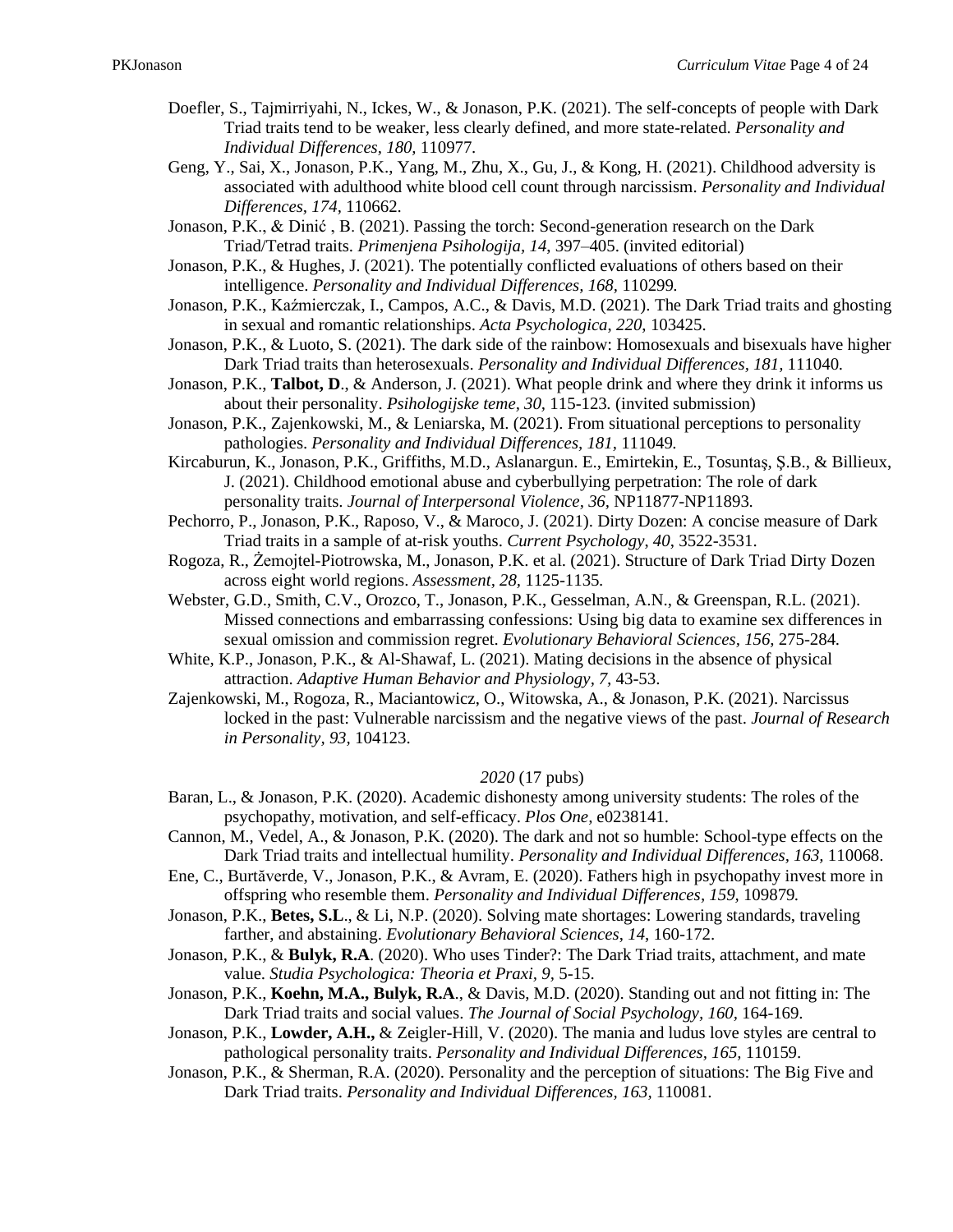- Jonason, P.K., **Talbot, D.,** Cunningham, M.L., & Chonody, J. (2020). Higher-order coping strategies: Who uses them and what outcomes are linked to them. *Personality and Individual Differences, 155,* 109755.
- Jonason, P.K., **Underhill, D.,** & Navaratte, C.D. (2020). The Dark Triad traits and aversion-based racial and sexual prejudice. *Personality and Individual Differences*, *153*, 109617.
- Jonason, P.K., **White. K.P**., & Al-Shawaf, L. (2020). Should I stay or should I go?: Individual differences in response to romantic dealmakers and dealbreakers. *Personality and Individual Differences. 164,* 110120*.*
- Jonason, P.K., Żemojtel-Piotrowska, M., & Piotrowski, J. et al. (2020). Country-level correlates of the Dark Triad traits in 49 countries. *Journal of Personality*, *88,* 1252–1267.
- **Koehn, M.A.,** Jonason, P.K., & Durante, K. (2020). How personality relates to probability of conception. *Personality and Individual Differences*, *154*, 109618.
- Nowak, B., Brzóska, P., Piotrowski, J.P., Sedikides, C., Zemojtel-Piotrowska, M., & Jonason, P.K. (2020). Adaptive and maladaptive behaviour during the COVID-19 pandemic: The roles of the Dark Triad traits, collective narcissism, and health beliefs. *Personality and Individual Differences, 167,* 110232.
- Thomas, A.G., Jonason, P.K., Blackburn, J.D., Kennair, L.E.O., Lowe, R., Malouff, J., Stewart-Williams, S., Sulikowski, D., & Li, N.P. (2020). Mate preference priorities in the East and West: A crosscultural test of the mate preference priority model. *Journal of Personality*, *88*, 606-620.
- Townsend, J.M., Jonason, P.K., & Wasserman, T.H. (2020). Autonomous and non-autonomous motives for sex: Casual sex behavior, well-being, and sexual victimization. *Archives of Sexual Behavior, 49,* 1189–1197.
- Zajenkowski, M., Jonason, P.K., Leniarska, M., & Kozakiewicz, Z. (2020). Who complies with the restrictions to reduce the spread of COVID-19?: Personality and perceptions of the COVID-19 situation. *Personality and Individual Differences*, *166,* 110199.
- Zajenkowski, M., Leniarska, M., & Jonason, P.K. (2020). Look how smart I am!: Only narcissistic admiration is associated with inflated reports of intelligence. *Personality and Individual Differences, 165,* 110158.
- Żemojtel-Piotrowska, M., Sawicki, A., & Jonason, P.K. (2020). Dark personality, political values, and prejudice: Testing a dual process model of prejudice towards refugees. *Personality and Individual Differences*, *166*, 110168.

### *2019* (18 pubs)

- Balta, S., Jonason, P.K., Denes, A., Emirtekin, Tosuntaş, Ş.B., Kircaburun, K., & Griffiths, M. (2019). Dark personality traits and problematic smartphone use: The mediating role of fearful attachment. *Personality and Individual Differences, 149*, 214-219.
- Jonason, P.K. (2019). Reasons to pretend to orgasm and the mating psychology of those who endorse them. *Personality and Individual Differences, 143*, 90-94.
- Jonason, P.K., & **Antoon, C.N.** (2019). Mate preferences for educated partners: Similarities and differences in the sexes depend on mating context. *Personality and Individual Differences, 148,*  57-61.
- Jonason, P.K., **Fletcher, S.A.,** & Hashmani, T. (2019). Externalizing and internalizing, but not rationalizing: Some psychodynamic biases associated with the Dark Triad traits. *Personality and Individual Differences*, *137*, 9-11.
- Jonason, P.K., **Marsh, K., Dib, O., Plush, D., Doszpot, M., Fung. E., Crimmins, K., Drapski, M., & Di Pietro, K**. (2019). Is smart sexy?: Examining the role of relative intelligence in mate preferences. *Personality and Individual Differences, 139,* 53-59.
- Jonason, P.K., **Okan, C.,** & Özsoy, E. (2019). The Dark Triad traits in Australia and Turkey. *Personality and Individual Differences, 149,* 123-127.
- Jonason, P.K., & **Tome, J**. (2019). How happiness expectations relate to the Dark Triad traits. *The Journal of Social Psychology*, *159*, 371-382.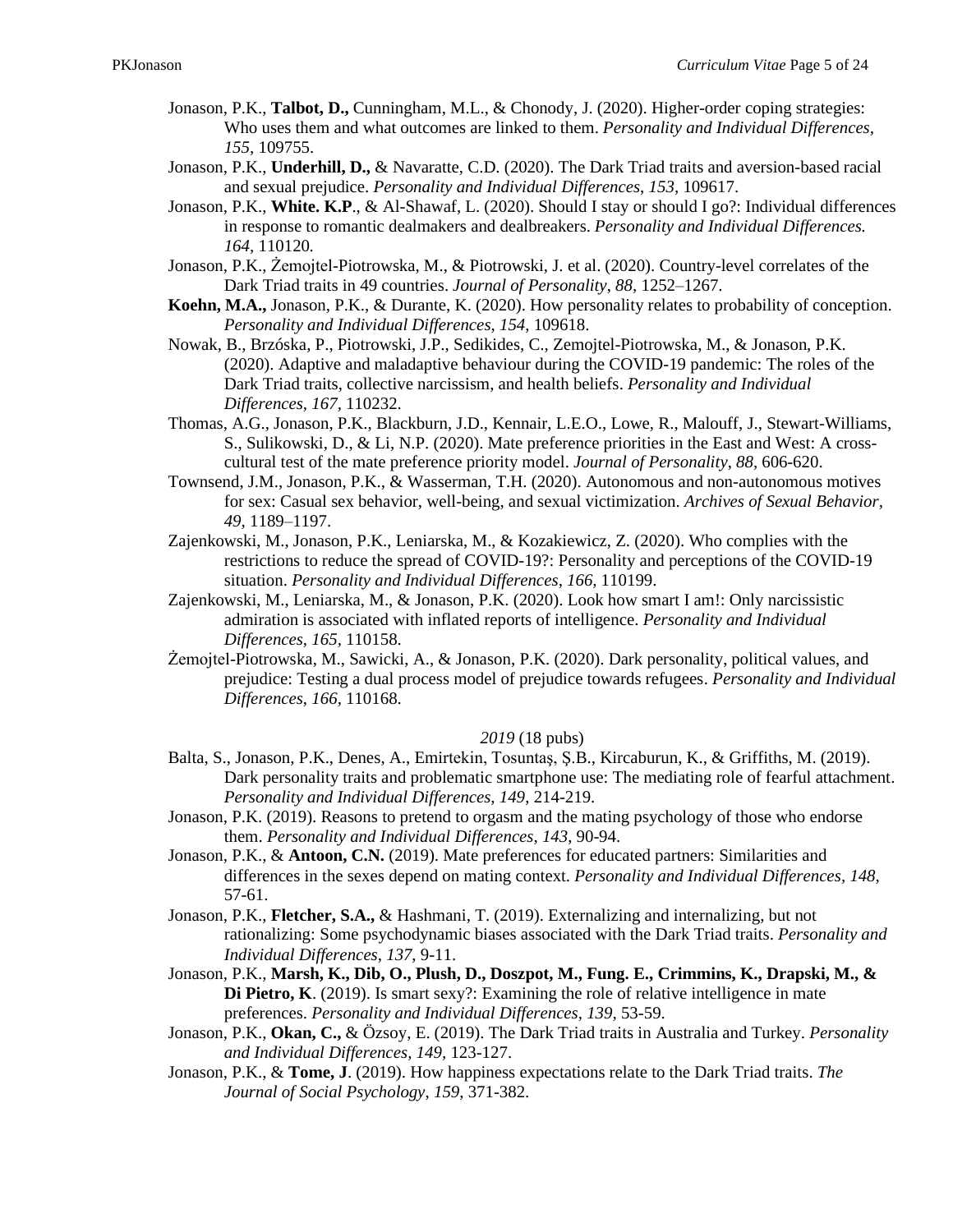- Jonason, P.K., Zeigler-Hill, V., & Hashmani, T. (2019). Love, sex, and personality pathology: A life history view of personality pathologies and sociosexuality. *The Journal of Sex Research*, *56*, 239- 248.
- Josephs, L., Warach, B., Goldin, K.L., Jonason, P.K., Gorman, B.S., Masroor, S., & Lebron, N. (2019). Be yourself: Authenticity as a long-term mating strategy. *Personality and Individual Differences, 143,* 118-127.
- Karandikar, K., Kapoor. H., Fernandes, S., & Jonason, P.K. (2019). Predicting moral decision-making with dark personalities and moral values. *Personality and Individual Differences, 140,* 70-75.
- **Koehn. M.A**., Jonason, P.K., & Davis, M.D. (2019). A person-centered view of prejudice: The Big Five, Dark Triad, and prejudice. *Personality and Individual Differences, 139,* 313-316.
- **Koehn, M.A., Okan, C.,** & Jonason, P.K. (2019). A primer on the Dark Triad traits. *Australian Journal of Psychology, 71,* 7-15.
- Luoto, S. & Jonason, P.K. (2019). Intelligence as a psychological mechanism for ecotheory of creativity. *Creativity Research Journal, 31*, 448-451.
- Schimmenti, A., Jonason, P.K., Passanisi, A., La Marca, L., & Di Dio, N., & Gervasi, A.M. (2019). Exploring the dark side of personality: Emotional awareness, empathy, and the Dark Triad traits in an Italian sample. *Current Psychology, 38*, 100-109.
- Schmitt, D.P., & Jonason, P.K. (2019). Self-esteem as an adaptive sociometer of mating success: Evaluating evidence of special-design across 10 world regions. *Personality and Individual Differences, 143,* 13-20.
- **Tay, P.K.C**., Jonason, P.K., Li, N.P., & Cheng, G.H.-L. (2019). Is memory enhanced by the context or survival threats? A quantitative and qualitative review on the survival processing paradigm. *Evolutionary Behavioral Sciences, 13*, 31-54.
- Yong, J.C., Li, N.P., Jonason, P.K., & Tan, Y. (2019). East Asian low marriage and birth rates: The role of life history strategy, culture, and social status affordance. *Personality and Individual Differences, 141,* 127-132.

### *2018* (14 pubs)

- Dane, L.K., Jonason, P.K., & Walker, M. (2018). The hormones of a cheater: The Dark Triad traits, testosterone, cortisol, and stress. *Personality and Individual Differences*, *121*, 227-231.
- Dinić, B.M., Petrović, B., & Jonason, P.K. (2018). Serbian adaptations of the Dark Triad Dirty Dozen (DTDD) and Short Dark Triad (SD3). *Personality and Individual Differences, 134,* 321-328.
- Jonason, P.K. (2018). Bright lights, big city: The Dark Triad traits and geographical preferences. *Personality and Individual Differences*, *132,* 66-73*.*
- Jonason, P.K., & Davis, M.D. (2018). A gender role view of the Dark Triad traits. *Personality and Individual Differences, 125,* 102-105.
- Jonason, P.K., & **Fletcher, S.A.** (2018). Agentic and communal behavioral biases in the Dark Triad traits. *Personality and Individual Differences, 130,* 76-82.
- Jonason, P.K., Foster, J.D., Csathó, Á., & Gouveia, V.V., (2018). Expectancy biases underneath the Dark Triad traits: Associations with optimism, pessimism, and hopelessness. *Personality and Individual Differences, 134,* 190-194.
- Jonason, P.K., Foster, J.D., Kavanagh, P.S., Gouveia, V.V., & Birkas, B. (2018). Basic values and the Dark Triad traits. *Journal of Individual Differences, 39,* 220-228.
- Jonason, P.K., **Koehn, M., Okan, C.,** & O'Connor, P.J. (2018). The role of personality in individual differences in yearly earnings. *Personality and Individual Differences, 121,* 170-172.
- Jonason, P.K., Oshio, A., Shimotsukasa, T., Mieda, T., Csathó, Á. & Sitnikova, M. (2018). Seeing the world in black or white: The Dark Triad traits and dichotomous thinking. *Personality and Individual Differences*, *120*, 102-106.
- Jonason, P.K., Sitnikova, M., & Oshio, A. (2018). The Dark Triad traits and views of time in three countries. *Personality and Individual Differences, 120,* 107-111.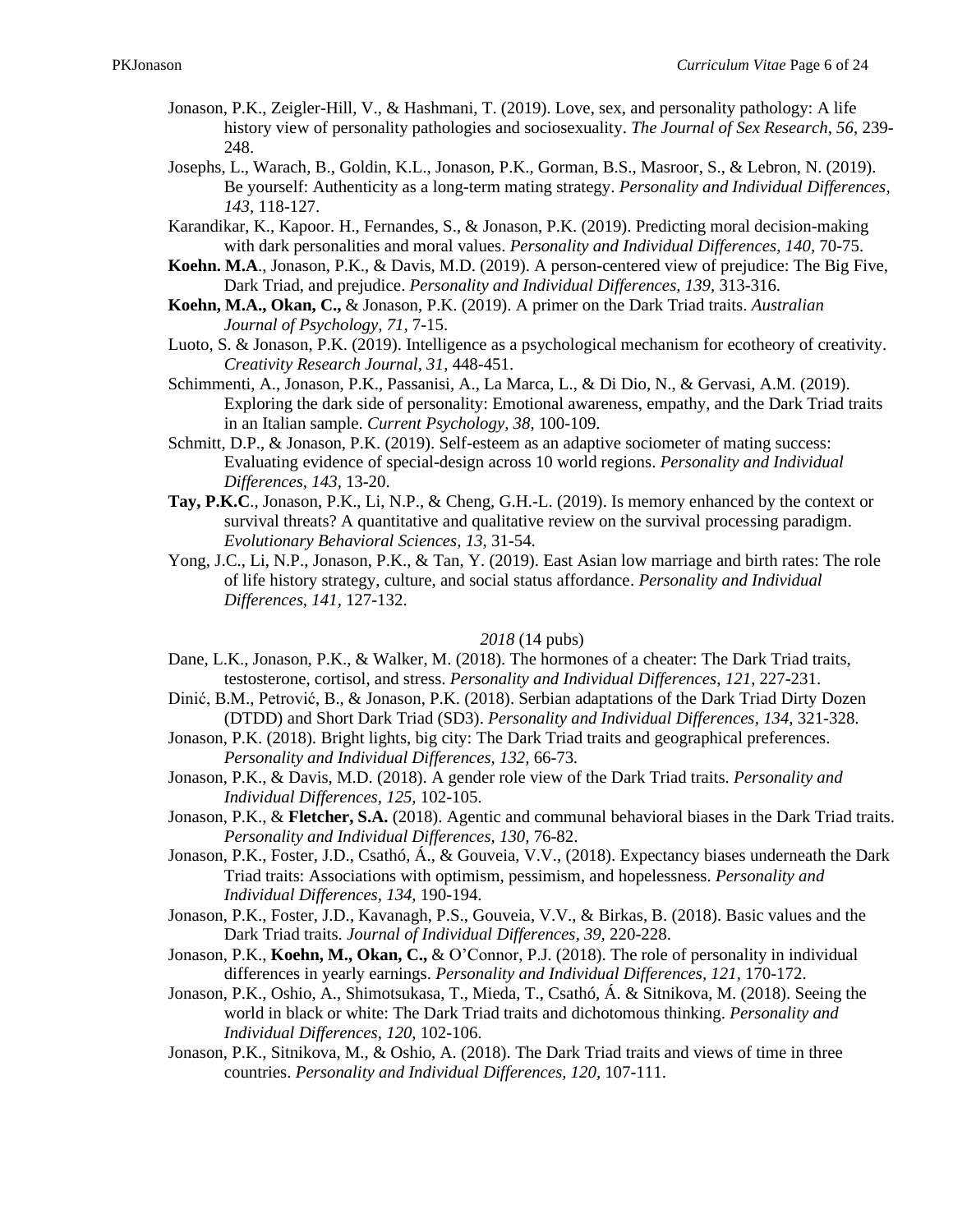- Jonason, P.K., & Zeigler-Hill, V. (2018). The fundamental social motives that characterize dark personality traits. *Personality and Individual Differences*, *132,* 98-107*.*
- Kircaburun, K., Jonason, P.K., & Griffiths, M.D. (2018). The Dark Tetrad traits and problematic social media use: The mediating role of cyberbullying and cyberstalking. *Personality and Individual Differences*, *135*, 264-269.
- Kircaburun, K., Jonason, P.K., & Griffiths, M.D. (2018). The Dark Tetrad traits and problematic online gaming: The mediating role of online gaming motives and moderating role of game types. *Personality and Individual Differences*, *135*, 298-303.
- Kubinski, J.S., Navarrate, C.D., & Jonason, P. K. (2018). Gender differences in two motivational pathways to political conservatism. *Personality and Individual Differences*, *125*, 145-150.

### *2017* (16 pubs)

- Jonason, P.K. (2017). The grand challenges for evolutionary psychology: Survival challenges for a discipline. *Frontiers in Evolutionary Psychology, 8*, 1727.
- Jonason, P.K., **Abboud, R**., **Tomé, J**., **Dummett, M**., & **Hazer, A**. (2017). The Dark Triad traits and self-reported and other-rated creativity. *Personality and Individual Differences, 117,* 150-154.
- Jonason, P.K., Foster, J.D, Egorova, M.S., Parshikova, O., Csathó, Á., Oshio, A., & Gouveia, V.V., (2017). The Dark Triad traits from a life history perspective in six countries. *Frontiers in Evolutionary Psychology*, *8,* 1476.
- Jonason, P.K., Foster, J.D., Oshio, A., Sitnikova, M., Birkas, B., & Gouveia, V.V. (2017). Self-construals and the Dark Triad traits in six countries. *Personality and Individual Differences, 113,* 120-124.
- Jonason, P.K., **Girgis, M.,** & Milne-Home, J. (2017). The exploitive mating strategy of the Dark Triad traits: Tests of rape-enabling attitudes. *Archives of Sexual Behavior*, *46*, 697-706.
- Jonason, P.K., & Lavertu, A.N. (2017). The reproductive costs and benefits associated with the Dark Triad traits in women*. Personality and Individual Differences*, *110*, 38-40.
- Jonason, P.K., & Lavertu, A.N. (2017). Women's race- and sex-based social attitudes: An individual differences perspective. *Psihologijske Teme*, *26*, 179-193. (invited submission)
- Jonason, P.K., **Nolland, M.,** & Tyler, M.D. (2017). Incorporating geographic distance into mate preference: Necessities and luxuries of mate preferences, 2.0. *Personal Relationships, 24,* 585- 597.
- Jonason, P.K., & O'Connor, P.J. (2017). Cutting corners at work: An individual differences perspective. *Personality and Individual Differences, 107,* 146-153.
- Jonason, P.K., & Schmitt, D.P. (2017). Where the psychological adaptations hit the ecological road. *Behavioral and Brain Sciences*, *40,* 23-25.
- Jonason, P.K., Zeigler-Hill, V., & **Baldacchino, J**. (2017). Before and after: Personality pathology, childhood conditions, and life history outcomes. *Personality and Individual Differences*, *116*, 38- 43.
- Jonason, P.K., Zeigler-Hill, V., & **Okan, C**. (2017). Good v. Evil: Predicting sinning with dark personality traits and moral foundations. *Personality and Individual Differences*, *104*, 180-185.
- March, E., Grieve, R., Marrington, J., & Jonason, P.K. (2017). Trolling on Tinder<sup>®</sup> (and other dating apps): Examining the role of the Dark Tetrad and impulsivity. *Personality and Individual Differences*, *110*, 139-143.
- Massar, K., Winters, C.L., Lenz, S., & Jonason, P.K. (2017). Green-eyed snakes: The associations between psychopathy, jealousy, and jealousy induction. *Personality and Individual Differences, 115,* 164-168*.*
- Özsoy, E., Rauthmann, J.F., Jonason, P.K., & Ardıç, K. (2017). Reliability and validity of the Turkish versions of Dark Triad Dirty Dozen (DTDD-T), Short Dark Triad (SD3-T), and Single Item Narcissism Scale (SINS-T). *Personality and Individual Differences*, *117*, 11-14*.*
- Savard, C., Simard, C., & Jonason, P.K. (2017). Psychometric properties of the French-Canadian version of the Dark Triad Dirty Dozen (DTDD-FC). *Personality and Individual Differences, 119,* 122- 128.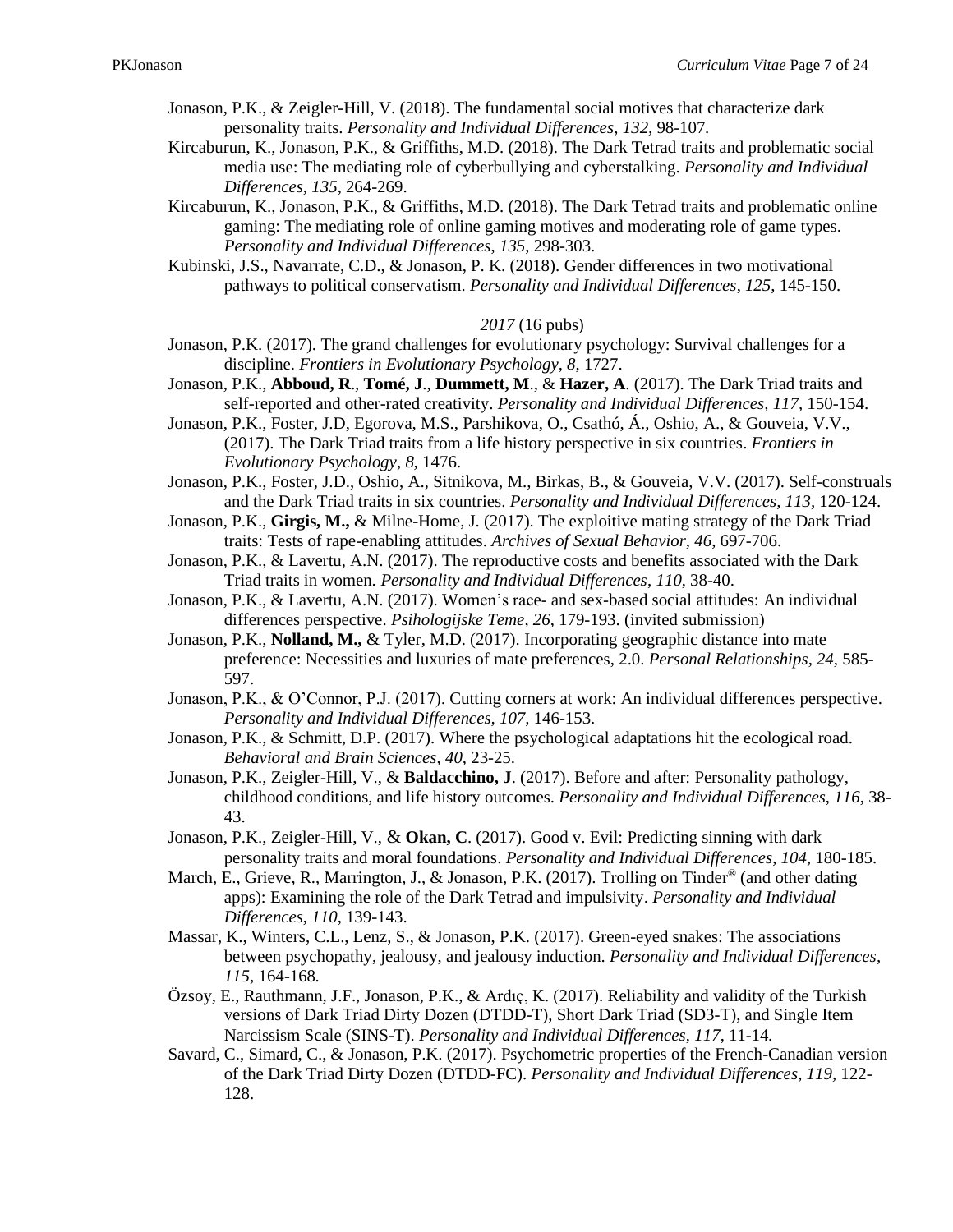#### *2016* (8 pubs)

- Czarna, A.Z., Jonason, P.K., Dufner, M., & Kossowska, M. (2016). The Dirty Dozen Scale: Validation of a Polish version and extension of the nomological net. *Frontiers in Psychology: Quantitative Psychology and Measurement, 7,* 445*.*
- Jonason, P.K., **Betteridge, G.L**., & Kneebone, I.I. (2016). An examination of the nature of erotic talk. *Archives of Sexual Behavior*, *45*, 21-31.
- Jonason, P.K., & Ferrell, J.D. (2016). Looking under the hood: The psychogenic motivational foundations of the Dark Triad. *Personality and Individual Differences*, *94*, 324-333.
- Jonason, P.K., **Icho, A.**, & **Ireland, K.** (2016). Resources, harshness, and unpredictability: The socioeconomic conditions associated with the Dark Triad traits. *Evolutionary Psychology, 14,* 1- 11.
- Jonason, P.K., & Jackson, C.J. (2016). The Dark Triad traits through the lens of Reinforcement Sensitivity Theory. *Personality and Individual Differences*, *90*, 273–277.
- Jonason, P.K., & Schmitt, D.P. (2016). Quantifying the common criticisms of evolutionary psychology. *Evolutionary Psychological Sciences*, *2*, 177-188.
- Strosser, G., Jonason, P.K., at el., (2016). When private reporting is more positive than public reporting: Pluralistic ignorance towards atheists. *Social Psychology*, *47,* 150-162.
- Webster, G.D., Gesselman, A.N., Crysel, L.C., Brunell, A.B., Jonason, P.K. et al. (2016). An Actor– Partner Interdependence Model of the Dark Triad and aggression in couples: Relationship duration moderates the link between psychopathy and argumentativeness. *Personality and Individual Differences, 101,* 196-207.

### *2015* (18 pubs)

- Jonason, P.K. (2015). The deceleration and increased cohesion of the Dark Triad traits over the life course. *Psikhologicheskie Issledovaniya, 8,* 3. (invited submission)
- Jonason, P.K. (2015). How "dark" personality traits and perceptions relate to racism in Australia. *Personality and Individual Differences*, *72*, 47-51.
- Jonason, P.K., **Baughman**, H.M., Carter, G., & Parker, P. (2015). Dorian without his portrait: The psychological, social, and physical health costs of the Dark Triad traits. *Personality and Individual Differences*, *78*, 5-13.
- Jonason, P.K., **Duineveld, J.J.**, & **Middleton, J.P.** (2015). Pathology, pseudopathology, and the Dark Triad of personality. *Personality and Individual Differences*, *78*, 43-47.
- Jonason, P.K., Foster, J.D., **McCain, J.,** & Campbell, W.K. (2015). Where birds flock to get together: The who, what, where, and why of mate searching. *Personality and Individual Differences, 80,*  76-84.
- Jonason, P.K., Garcia, J., Webster, G.D., Li, N.P., & Fisher, H. (2015). Relationship dealbreakers: What individuals do *not* want in a mate. *Personality and Social Psychological Bulletin*, *41*, 1697-1711.
- Jonason, P.K., Hatfield, E., & **Boler, V.M.** (2015). Who engages in serious and casual sex relationships? An individual differences perspective. *Personality and Individual Differences*, *75*, 205-209.
- Jonason, P.K., & **Kroll, C.H.** (2015). A multidimensional view of the relationship between empathy and the Dark Triad. *Journal of Individual Differences, 36*, 150-156.
- Jonason, P.K., Lyons, M., & Blanchard, A. (2015). Birds of a "bad" feather flock together: The Dark Triad traits and mate choice. *Personality and Individual Differences, 78,* 34-38.
- Jonason, P.K., Richardson, E.N., & **Potter, L**. (2015). Self-reported creative ability and the Dark Triad traits: An exploratory study. *Psychology of Aesthetics, Creativity, and the Arts, 9,* 488-494.
- Jonason, P.K., Strosser, G.L., **Kroll, C.H., Duineveld, J.J.**, & Baruffi, S.A. (2015). Valuing myself over others: The Dark Triad traits and moral and social values. *Personality and Individual Differences*, *81*, 102-106.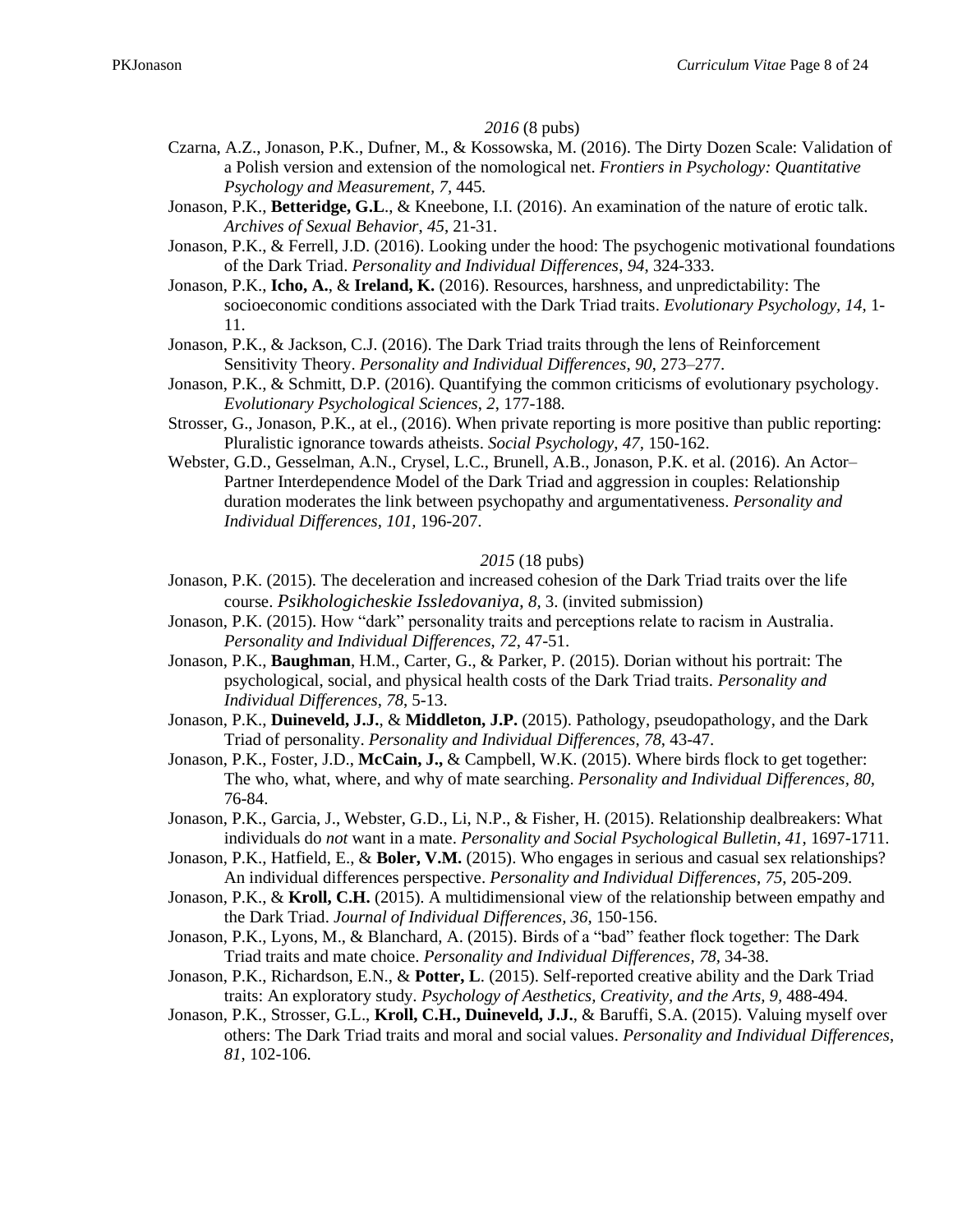- Jonason, P.K., Wee, S., & Li, N.P. (2015). Competition, autonomy, and prestige: Mechanisms through which the Dark Triad predict job satisfaction. *Personality and Individual Differences, 72*, 112- 116.
- Kajonius, P., Persson, B., & Jonason, P.K. (2015). Hedonism, achievement, and power: Universal values that characterize the Dark Triad. *Personality and Individual Differences, 77,* 173-178.
- Lyons, M., & Jonason, P.K. (2015). Dark Triad, tramps, and thieves: Psychopathy predicts a diverse range of theft-related attitudes and behaviors. *Journal of Individual Differences*, *36*, 215-220.
- **McCain, J.**, Jonason, P.K., Campbell, W.K., & Foster, J.D. (2015). The bifactor structure and the "dark" nomological network surrounding the State Self-Esteem Scale. *Personality and Individual Differences, 72,* 1-6.
- Schmitt, D.P., & Jonason, P.K. (2015). Attachment and sexual permissiveness: Exploring differential associations across genders, cultures, and facets of short-term mating. *Journal of Cross-Cultural Psychology*, *46*, 119-133.
- Tamura, A., Oshio, A., Tanaka, K., Masui, K., & Jonason, P.K. (2015). Development, reliability, and validity of the Japanese version of Dark Triad Dirty Dozen (DTDD-J). *Japanese Journal of Personality*, *1*, 26-37.
- Webster, G.D., DeWall, C.N., Pond, R.S., Deckman, T., Jonason, P.K., et al. (2015). The Brief Aggression Questionnaire: Reliability, validity, structure, and generalizability. *Journal of Personality Assessment*, *97*, 638-649.

### *2014* (15 pubs)

- Adams, H.M., & Luevano, V.X., & Jonason, P.K. (2014). Risky business: Willingness to be caught in an extra-pair relationship, relationship experience, and the Dark Triad. *Personality and Individual Differences, 66,* 204-207.
- **Baughman, H.M.,** Jonason, P.K., Lyons, M., & Vernon, P.A. (2014). Liar liar pants on fire. The Dark Triad and deception. *Personality and Individual Differences, 71,* 35-38.
- **Baughman, H.M.,** Jonason, P.K., Veselka, L., & Vernon, P.A. (2014). Four shades of sexual fantasies linked to the Dark Triad. *Personality and Individual Differences, 67,* 47-51.
- Foster, J.D., Jonason, P.K., Shrira, I., Campbell, W.K., Shiverdecker, L.K., & Varner, S.C. (2014). What do you get when you make someone else's partner your own? An analysis of relationships formed via mate poaching. *Journal of Research in Personality, 52,* 78-90.
- Jonason, P.K. (2014). Personality and politics. *Personality and Individual Differences*, *71*, 181-184.
- Jonason, P.K., & Dane, L.K. (2014). How beliefs get in the way of the acceptance of evolutionary psychology. *Frontiers in Psychology, 5*, 1212.
- Jonason, P.K., Lyons, M., **Baughman, H.M.,** & Vernon, P.A. (2014). What a tangled web we weave: The Dark Triad and deception. *Personality and Individual Differences, 70,* 117-119.
- Jonason, P.K., Lyons, M., & Bethell, E. (2014). The making of Darth Vader: Parent-child care and the Dark Triad. *Personality and Individual Differences, 67,* 30-34.
- Jonason, P.K., & Schmitt, D.P. (2014). The virtues of evolutionary psychology for studying human vices. *Psychological Inquiry*, *25*, 341-345.
- Jonason, P.K., Wee, S., & Li, N.P. (2014). Thinking bigger and better about "bad apples": Evolutionary Industrial/Organizational Psychology and the Dark Triad. *Industrial and Organizational Psychology: Perspectives on Science and Practice, 7,* 117-121*.*
- Jonason, P.K., Wee, S., Li, N.P., & Jackson, C. (2014). Occupational niches and the Dark Triad traits. *Personality and Individual Differences*, *69*, 119-123.
- Kavanagh, P., James, S., Jonason, P.K., Chonody, J.M., & Scrutton, H.E. (2014). The Dark Triad, schadenfreude, and sensational interests: Dark personalities, dark emotions, and dark behaviours. *Personality and Individual Differences, 68,* 211-216.
- Smith, C.V., Hadden. B., Webster, G.D., Jonason, P.K., & Crysel, L., & Gesselman, A. (2014). Mutually attracted or repulsed?: Actor–Partner Interdependence Models of Dark Triad traits and relationship outcomes. *Personality and Individual Differences*, *67*, 35-41.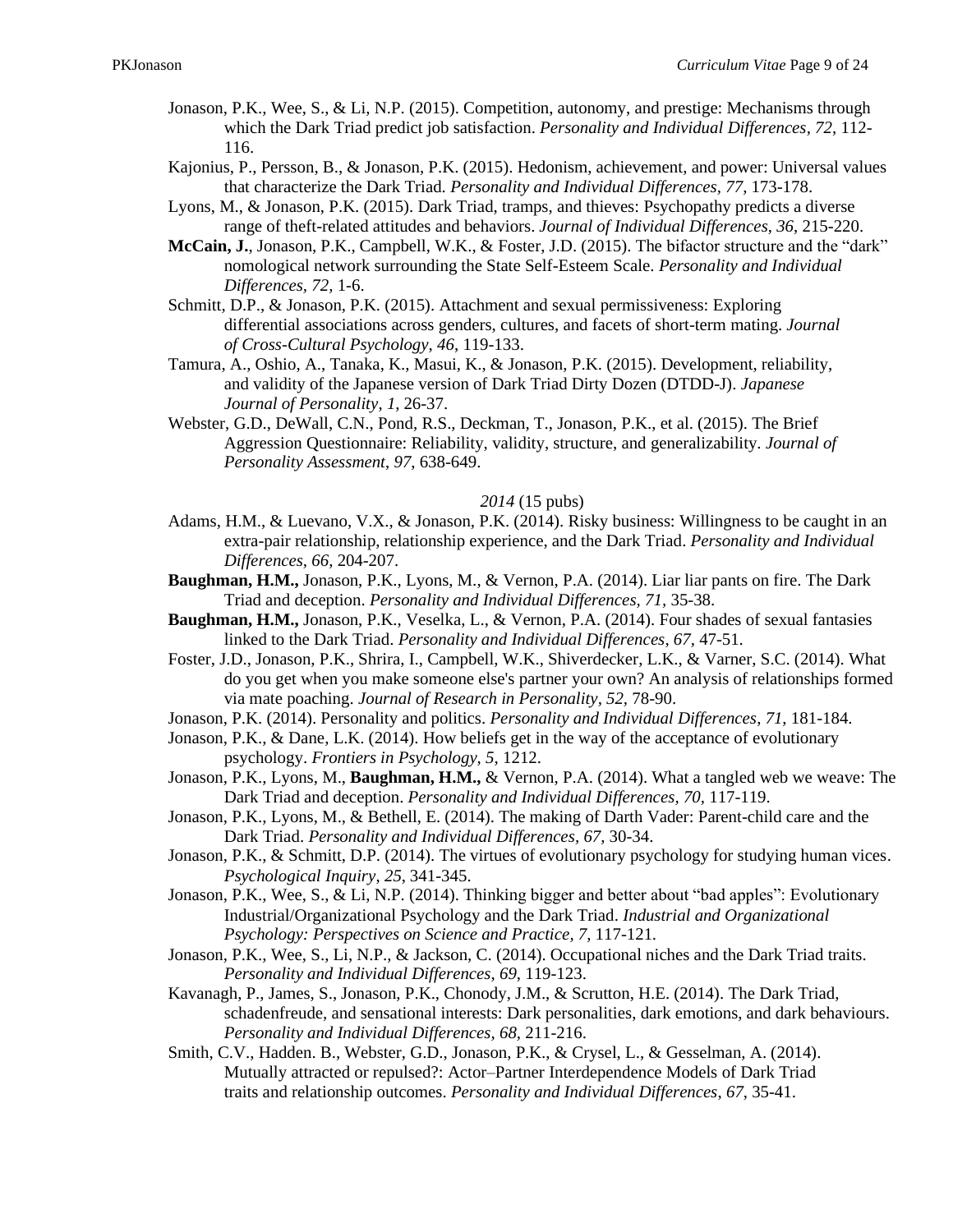- Webster, G.D., DeWall, C.N., Pond, R.S., Deckman, T., Jonason, P.K. et al. (2014). The Brief Aggression Questionnaire. *Aggressive Behavior, 40,* 120-139*.*
- Wee, S., Jonason, P.K., & Li., N.P. (2014). Cultural differences in prioritizing applicant attributes when assessing employment suitability. *European Journal of Work and Organizational Psychology, 23,*  946-956*.*

### *2013* (11 pubs)

- Aitken, S., Lyons, M., & Jonason, P.K. (2013). Dads or cads?: Women's strategic decisions in the mating game. *Personality and Individual Differences, 55,* 118-122.
- Jonason, P.K. (2013). Four functions for four relationships: Consensus definitions in university students. *Archives of Sexual Behavior*, *42*, 1407-1414.
- Jonason, P.K. Jones, A., & Lyons, M. (2013). Creatures of the night: Chronotype and the Dark Triad traits. *Personality and Individual Differences, 55,* 538-541.<sup>7</sup>
- Jonason, P.K., Kaufman, S.B., Webster, G.D., & Geher, G. (2013). What lies beneath the Dark Triad Dirty Dozen: Varied relations with the Big Five. *Individual Differences Research*, *11*, 81-90.
- Jonason, P.K., & **Krause, L.** (2013). The emotional deficits associated with the Dark Triad traits: Cognitive empathy, affective empathy, and alexithymia. *Personality and Individual Differences, 55,* 532-537.
- Jonason, P.K., & Li, N.P. (2013). Playing hard-to-get: Manipulating one's perceived availability as a mate. *European Journal of Personality, 27,* 458-469.
- Jonason, P.K., Li, N.P., & Czarna, A.Z., (2013). Quick and Dirty: Some psychosocial costs associated with the Dark Triad in three countries. *Evolutionary Psychology*, *11*, 172-185.
- Jonason, P.K., & Luévano, V.X. (2013). Walking the thin line between efficiency and accuracy: Validity and structure of the Dirty Dozen. *Personality and Individual Differences, 55,* 76-81.
- Jonason, P.K., Lyons, M., Bethell, E., & Ross, R. (2013). Different routes to limited empathy in the sexes: Examining the links between the Dark Triad and empathy. *Personality and Individual Differences, 54,* 572-576.
- Jonason, P.K., Webster, G.D., & Gesselman, A.N. (2013). The structure and content of long-term and short-term mate preferences. *Interpersona, 7,* 167-179.
- Webster, G.D., & Jonason, P.K. (2013). Putting the "IRT" in "Dirty": Item Response Theory analyses of the Dark Triad Dirty Dozen—An efficient measure of narcissism, psychopathy, and Machiavellianism. *Personality and Individual Differences, 54*, 302-306.

### *2012* (12 pubs)

- Jonason, P.K., & Buss, D.M. (2012). Avoiding entangling commitments: Tactics for implementing a short-term mating strategy. *Personality and Individual Differences, 52,* 606–610.
- Jonason, P.K., Li, N.P., & Madson, L. (2012). It's not all about the *Benjamins*: Understanding preferences for mates with resources. *Personality and Individual Differences, 52,* 306-310.
- Jonason, P.K., Luévano, V.X., & Adams, H.M. (2012). How the Dark Triad traits predict relationship choices. *Personality and Individual Differences, 53,* 180-184*.*
- Jonason, P.K., & **McCain, J.** (2012). Using the HEXACO model to test the validity of the Dirty Dozen measure of the Dark Triad. *Personality and Individual Differences, 53,* 935-938*.*
- Jonason, P.K., & Perilloux, C. (2012). Domain-specificity and individual differences in worry. *Personality and Individual Differences,* 52, 228–231.
- Jonason, P.K., **Raulston**, **T.**, & **Rotolo**, **A.** (2012). More than just a pretty face and a hot body: Multiple cues in mate-choice. *Journal of Social Psychology*, *152*, 174-184.
- Jonason, P.K., & Schmitt, D.P. (2012). What have you done for me lately?: Friendship-selection in the shadows of Dark Triad traits. *Evolutionary Psychology, 10,* 400-421.

<sup>7</sup> Received the IgNobel Award in psychology in 2014.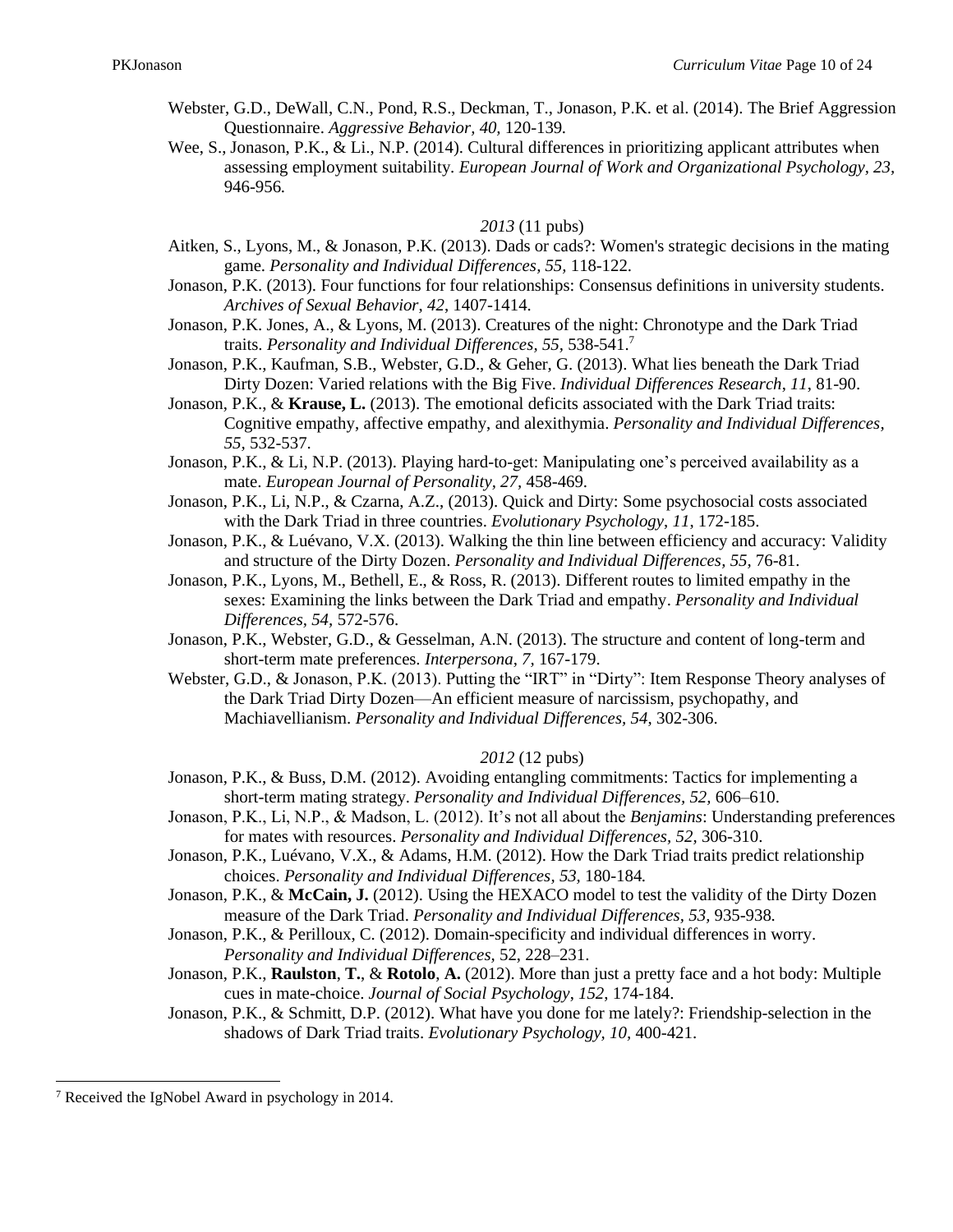- Jonason, P.K., **Slomski, S.,** & **Partyka, J**. (2012). The Dark Triad at work: How toxic employees get their way. *Personality and Individual Differences, 52,* 449-453*.*
- Jonason, P.K., Tost, J., & Koenig, B.L. (2012). An act-frequency study of reasons to give gifts: A replication and extension. *Journal of Social, Evolutionary, and Cultural Psychology, 6,* 181-192.
- Jonason, P.K., & Webster, G.D. (2012). A protean approach to social influence: Dark Triad personalities and social influence tactics. *Personality and Individual Differences, 52,* 521-526.
- Jonason, P.K., Webster, G.W., Schmitt, D.P., Li, N.P., & Crysel, L. (2012). The antihero in popular culture: A Life History Theory of the Dark Triad. *Review of General Psychology, 16,* 192-199*.*
- Schmitt, D.P., Jonason, P.K., Byerley, G.J., Flores, S.D., Illbeck, B.E., O'Leary, K.N., & Qudrat, A. (2012). A reexamination of sex differences in sexuality: New studies reveal old truths? *Current Directions in Psychological Science, 21,* 135-139.

### *2011* (4 pubs)

- Jonason, P.K., **Cetrulo, J.F.,** & **Ortiz**, **J.** (2011). Avoiding the *wash*: Extraversion confers fitness benefits. *Journal of Social, Evolutionary, and Cultural Psychology, 5*, 146-154.
- Jonason, P.K., Kavanagh, P., Webster, G.D., & Fitzgerald, D. (2011). Comparing the measured and latent Dark Triad: Are three better than one? *Journal of Methods and Measurement in the Social Sciences, 2,* 28-44.
- Jonason, P.K., Teicher, E.A., & Schmitt, D.P. (2011). The TIPI's validity confirmed: Associations with mating strategies and self-esteem. *Individual Differences Research, 9,* 52-60.
- Jonason, P.K., Valentine, K.A., Li, N.P., & **Harbeson**, **C.L.** (2011). Mate-selection and the Dark Triad: Facilitating a short-term mating strategy and creating a volatile environment. *Personality and Individual Differences, 51,* 759-763*.*

### *2010* (8 pubs)

- Jonason, P.K., Bryan, A., & **Herrera, J.** (2010). *Trimming the fat* reveals a one-factor structure for Hong's Psychological Reactance Scale. *Individual Differences Research, 8,* 220-228*.*
- Jonason, P.K., & Kavanagh, P. (2010). The dark side of love: The Dark Triad and love styles. *Personality and Individual Differences, 49,* 606-610.
- Jonason, P.K., Koenig, B., & Tost, J. (2010). Living a *fast* life: The Dark Triad and Life History Theory. *Human Nature, 21,* 428-442*.*
- Jonason, P.K., Li, N.P., & Buss, D.M. (2010). The costs and benefits of the Dark Triad: Implications for mate poaching and mate retention tactics. *Personality and Individual Differences, 48,* 373-378.
- Jonason, P.K., Li, N.P., & Richardson, J. (2010). Positioning the booty-call on the spectrum of relationships: Sexual but more emotional than one-night stands. *The Journal of Sex Research, 47*, 1-10.
- Jonason, P.K., Li N.P., & Teicher, E.A. (2010). Who is James Bond?: The Dark Triad as an agentic social style. *Individual Differences Research, 8,* 111-120.
- Jonason, P.K., & Tost, J. (2010). I just cannot control myself: The Dark Triad and self-control. *Personality and Individual Differences, 49,* 611-615.
- Jonason, P.K., & Webster, G.D. (2010). The Dirty Dozen: A concise measure of the Dark Triad. *Psychological Assessment*, *22*, 420-432.

#### *2009* (9 pubs)

- Jonason, P.K. (2009). The value of physical attractiveness: Modeling biological and social variables. *Journal of Social Psychology, 149,* 229-240.
- Jonason, P.K., **Cetrulo**, **J.F**., **Madrid**, **J.M**., & **Morrison**, **C**. (2009). Gift-giving as a courtship or materetention tactic?: Insights from non-human models. *Evolutionary Psychology, 7*, 89-103*.*
- Jonason, P.K., & Fisher, T.D. (2009). The power of prestige: Why young men report having more sex partners than young women. *Sex Roles, 60,* 151-159.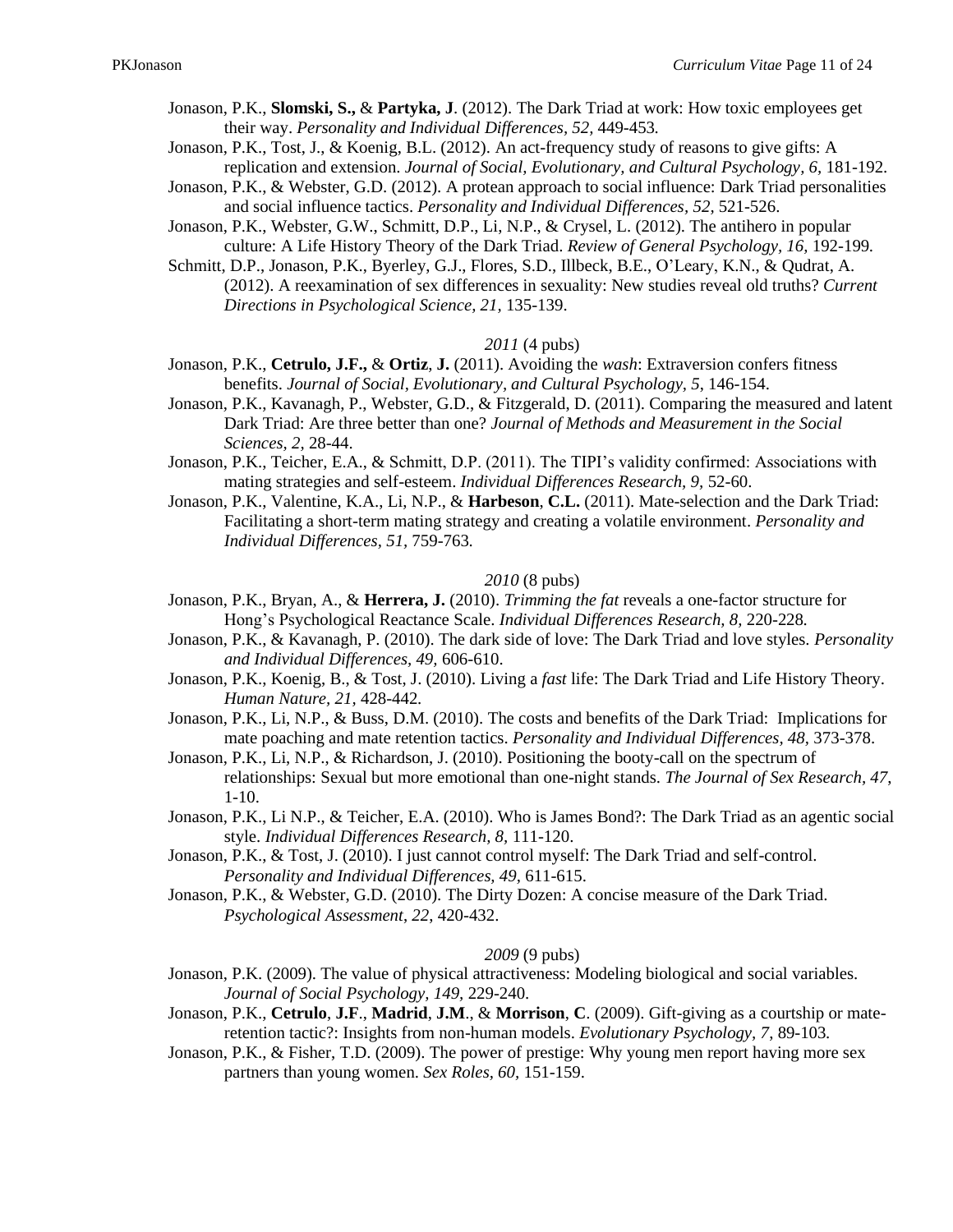- Jonason, P.K., Krcmar, M., & Sohn, S. (2009). Male body image: The role of exposure, social comparison, and body mass index in body satisfaction. *Social Behavior and Personality, 37,* 627- 630.
- Jonason, P.K., Li, N.P., & Cason, M.J. (2009). The "booty call": A compromise between men and women's ideal mating strategies. *The Journal of Sex Research*, *46*, 1-11.
- Jonason, P.K., Li, N.P., Webster, G.W., Schmitt, D.P. (2009). The Dark Triad: Facilitating short-term mating in men. *European Journal of Personality, 23*, 5-18.<sup>8</sup>
- Jonason, P.K., & Marks, M.J. (2009). Common vs. uncommon sexual acts: Evidence for the sexual double standard. *Sex Roles, 60,* 357-365.
- Li, N.P., Griskevicius, V., Durante, K.M., Jonason, P.K., Pasisz, D.J., & Aumer, K. (2009). An evolutionary perspective on humor: Sexual selection or interest indication? *Personality and Social Psychology Bulletin, 35,* 923-936.
- Webster, G.D., Jonason, P.K., & Schember, T.O. (2009). Hot topics and popular papers in Evolutionary Psychology: Analyses of title words and citation counts in Evolution and Human Behavior, 1979 -2008. *Evolutionary Psychology, 7,* 348-362.

### *2006-2008* (6 pubs)

- Jonason, P.K. (2007). An evolutionary perspective on sex differences in exercise behaviors and motivations. *Journal of Social Psychology, 147*, 5-14.
- Jonason, P.K. (2007). A mediation hypothesis to account for the sex difference in reported number of sexual partners: An intrasexual competition approach. *International Journal of Sexual Health, 19*, 41-49.
- Jonason, P.K. (2007). Further tests of validity for the one-dimensional scale of Hong's Psychological Reactance Scale. *Psychological Reports, 101,* 871-874*.*
- Jonason, P.K., Izzo, P.L., & Webster, G.D. (2007). Helping others to find long-term and short-term mates: Tests of inclusive fitness, reciprocal altruism, and parental investment theories. *Evolutionary Psychology*, *5*, 716-732.
- Jonason, P.K. & Knowles, H.M. (2006)*.* A unidimensional measure of Hong's Psychological Reactance Scale. *Psychological Reports*, *98,* 569-579.
- Jonason, P.K., Webster, G.D., & Lindsey. A.E. (2008)*.* Solutions to the problem of diminished social interaction. *Evolutionary Psychology, 6,* 637-651.

### **Invited Resubmissions** (students in bold)

- Jonason, P.K., **Czerwiński, S.K., Koehn, M.A.** et al., (revise and resubmit). Intrasexual competition and the Dark Triad traits around the world. *Frontiers in Psychology*.
- **White, K.P**., **Czerwiński, S.K., Mulhearn, R**., & Jonason, P.K. (revise and resubmit). How disgust predicts the adoption of mate shortage solutions. *Personality and Individual Differences.*

### **Book Chapters** (students in bold)

- **Hashmani, T**., & Jonason, P.K. (2017). Antisocial behavior. In T.K. Shackelford & V.A. Weekes-Shackelford (Eds.), *Encyclopedia of Evolutionary Psychological Science*. Springer.
- Jonason, P.K. (2017). Sociosexual Orientation and human sexuality. In T.K. Shackelford & V.A. Weekes-Shackelford (Eds.), *Encyclopedia of Evolutionary Psychological Science*. Springer.
- Jonason, P.K. (2015). An evolutionary perspective on interpersonal violence: Sex differences and personality links. In M. DeLisi & M.G. Vaugh (Eds.), *International Handbook of Biosocial Criminology* (pp. 32-45). Routledge.
- Jonason, P.K. (2014). Challenging your assumptions in sexology: Mating strategies and sexual motivation. In H. Porst, Y. Reisman, and P-S Kirana (Eds.) *The European Society for Sexual*

<sup>8</sup> Rated as one of the most cited articles in personality research from 2000-2010 (Allik, 2012, *European Journal of Personality*).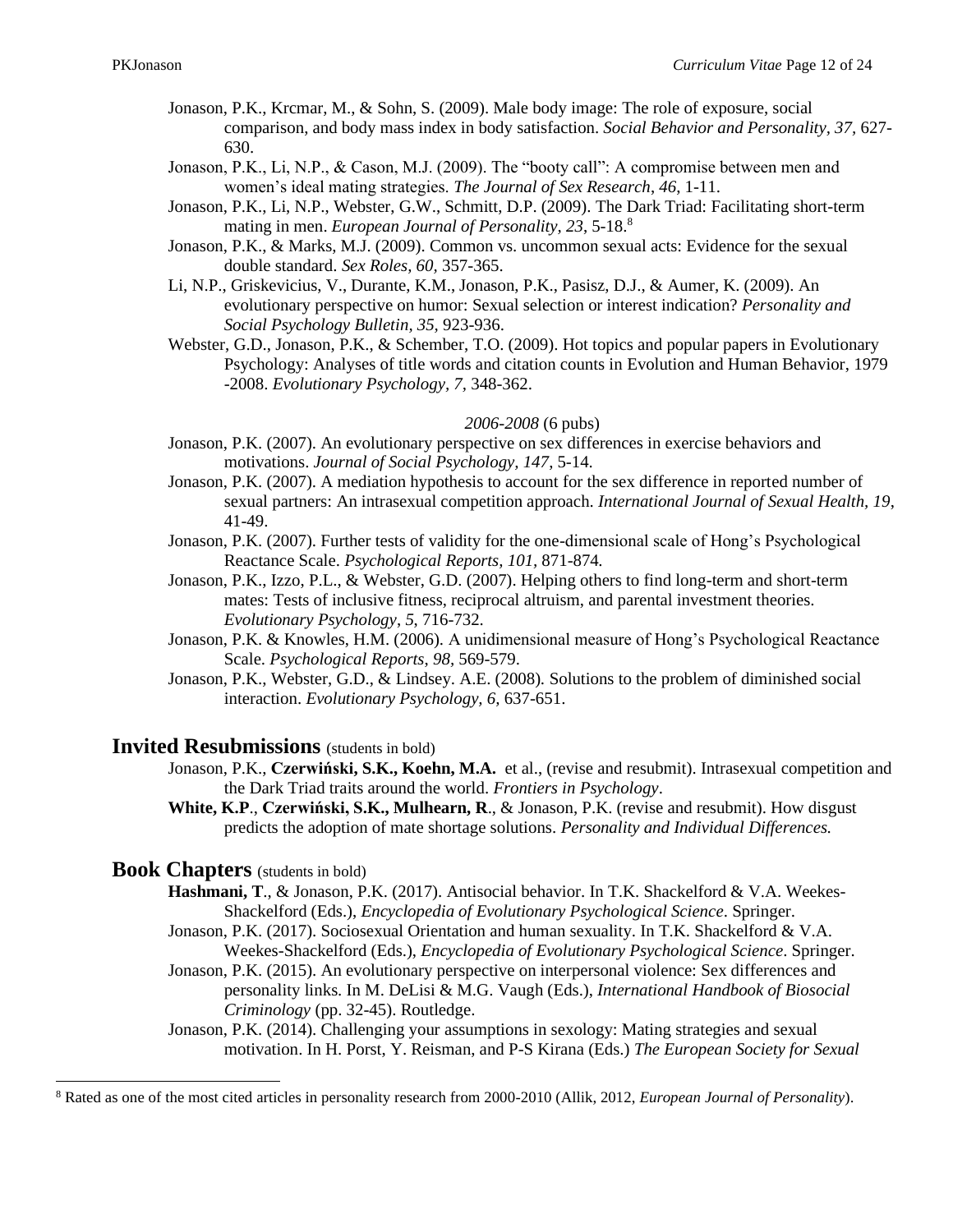*Medicine and European Federation of Sexology Syllabus on Clinical Sexology* (pp. 114-129)*.* Medix.

- Jonason, P.K., & **Balzarini, R.** (2016). Unweaving the rainbow of human sexuality. In K. Aumer (Ed.) *The psychology of love and hate in intimate relationships* (pp. 13-28). New York, NY: Springer.
- Jonason, P.K., & Burtaverde, V. (2021). The Dark Triad traits and mating psychology. In D.M. Buss (Ed.), *The Handbook of Human Mating* (pp. 1–30). Oxford University Press.
- Jonason, P.K., & March, E. (2021). The three C's of psychological mate preferences: The psychological traits people want in their romantic and sexual partners. In J.K. Mogilski & T.K. Shackelford (Eds.), *The Oxford handbook of evolutionary psychology and romantic relationships*. Publishing.
- Jonason, P.K., & **Middleton**, **J.P.** (2015). The Dark Triad: Welcome to the "dark side" of personality. In J.D. Wright (Ed.). *International Encyclopedia of Social and Behavioral Sciences* (2nd ed., pp. 671-675). Elsevier.
- Jonason, P.K., Valentine, K.A., & Li, N.P. (2012). Human mating. In V.S. Ramachandran (Ed.), *Encyclopedia of Human Behavior* (2<sup>nd</sup> ed., Vol. 2, pp. 371-377). Academic Press.
- **Koehn, M.A**., & Jonason, P.K. (2018). Costs of short-term mating for women. In T.K. Shackelford & V.A. Weekes-Shackelford (Eds.), *Encyclopedia of Evolutionary Psychological Science*. Springer.
- Li, N.P., & Sng, O., & Jonason, P.K. (2012). Sexual conflict in mating strategies. In A.T. Goetz & T.K. Shackelford (Eds.), *Oxford Handbook of Sexual Conflict in Humans* (pp. 49-71). Oxford.

### **Published Supplements** (students in bold)

- Asquith, D., Lyons, M., Watson, H., & Jonason, P.K. (2014). Birds of a feather flock together Evidence for assortative mating for the Dark Triad traits. *Personality and Individual Differences, 60*, S24– S47.
- Czarna, A.Z., & Jonason, P.K. (2014). *Parszywa dwunastka*: Developing a Polish version of the Dark Triad Dirty Dozen. *Personality and Individual Differences, 60*, S62.
- Jonason, P.K., Honey, L.P., & Semenyna, S.W. (2014). It's good to be the king: How the Dark Triad traits facilitate dominance-attainment in men. *Personality and Individual Differences, 60*, S17.

### **Book Reviews** (students in bold)

- **Duineveld, J.J.**, & Jonason, P.K. (2013). How an evolutionary model is better at explaining decisions than neo-classical and behavioral economics models*.* A review of Douglas T. Kenrick and Vladas Griskevicius, *The rational animal: How evolution made us smarter than we think*. *Evolutionary Psychology, 11,* 885-888.
- Grainger, J.M., & Jonason, P.K. (2011). Language as an emergent property of the increasing social complexity of the human socioecology: A review of Mike Beaken's, *The Making of Language* (2nd Ed.). *Evolutionary Psychology, 9*, 189-193.
- Jonason, P.K. (2012). Dispelling the myths and misunderstandings about the Minnesota Twins Reared Apart Studies: A review of *Born Together – Reared Apart* by Nancy Segal. *Evolutionary Psychology, 10*, 655-658.
- Jonason, P.K. (2007). Anecdotes and stories from a career as a twin studies researcher: A review of *Indivisible by Two* by Nancy Segal. *Evolutionary Psychology, 5*, 344-346.
- **Petroff, M.G.,** & Jonason, P.K. (2011). Not omnipotent, but a placebo. A review of Martin D. Jaffe's, *The Primal Instinct: How Biological Security Motivates Behavior, Promotes Morality, Determines Authority, and Explains Our Search for a God. Evolutionary Psychology, 9*, 186-188.

### **Manuscripts Under Review** (students in bold)

- Branković, I., Dinić, B.M., & Jonason, P.K. (under review). Prediction of perpetration of traditional and cyberstalking by Dark Tetrad traits.
- Jonason, P.K., **White, K.P**., & Al-Shawaf, L. (under review). To see or not to see (again), that is the question: Decision making in initial courtship.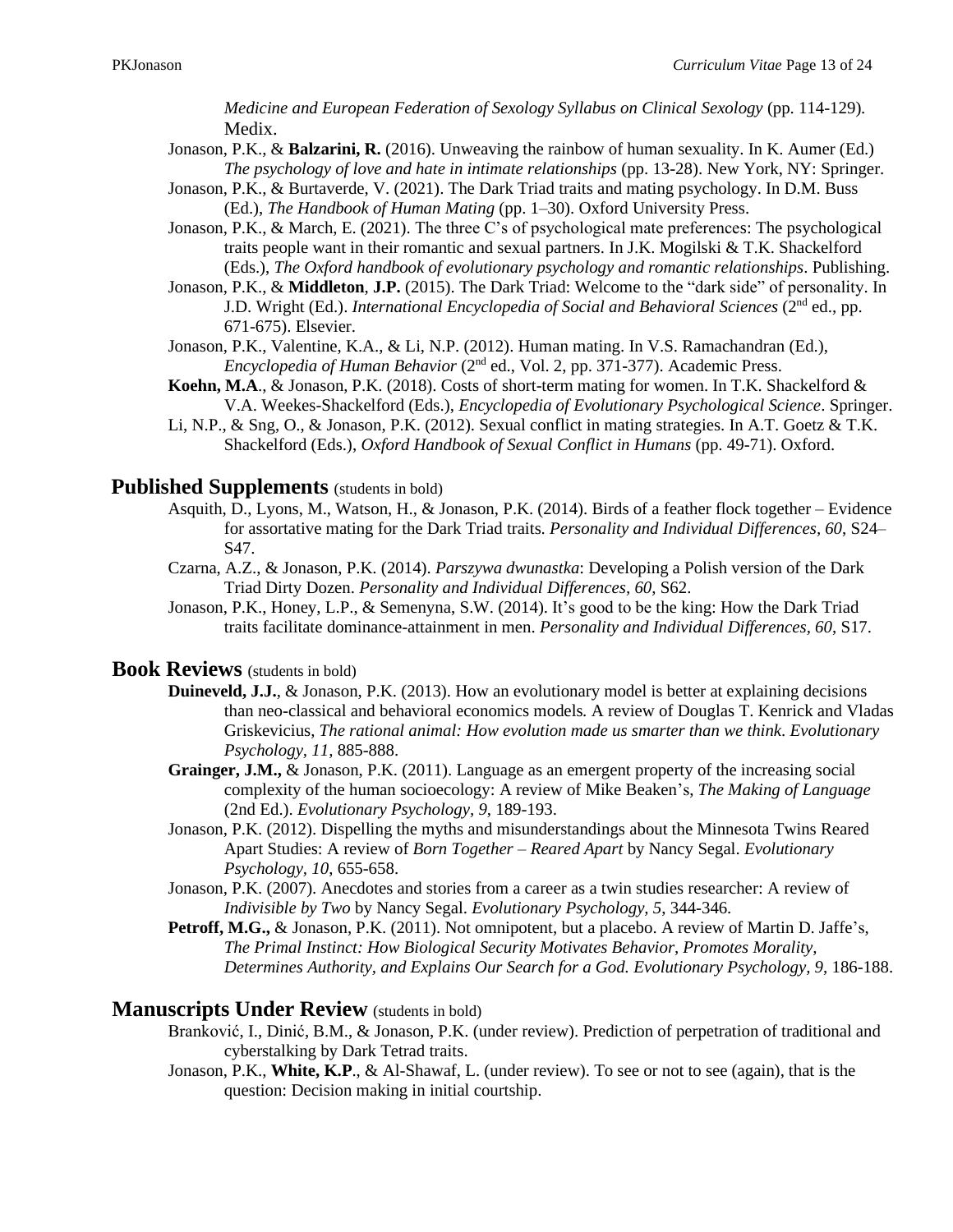### **Invited Talks**

- Jonason, P.K. (2021, December). *The social consequences of the Dark Triad traits*. Invited, virtual talk presented at the School of Psychology at the University of Warsaw, Poland.
- Jonason, P.K. (2021, December). *How to right good.* Invited talk presented at the School of Psychology at the University of Silesia, Katowicie, Poland.
- Jonason, P.K. (2021, January). *A world shrouded in darkness: Accounting for variance in the Dark Triad traits around the world*. Invited, virtual talk presented at the School of Psychology at the University of Silesia, Katowicie, Poland.
- Jonason, P.K. (2020, May). *Personality and the perception of situations: The Big Five and Dark Triad traits*. Invited, virtual talk presented at the School of Psychology at the University of Liverpool. Liverpool, England.
- Jonason, P.K. (2020, April). *Mate preferences in intelligent and education partners*. Invited, virtual talk presented at the School of Psychology at the Maria Grzegorzewska University. Warsaw, Poland.
- Jonason, P.K. (2020, April). *A world shrouded in darkness: Accounting for variance in the Dark Triad traits around the world*. Invited, virtual talk presented at the School of Psychology at the Maria Grzegorzewska University. Warsaw, Poland.
- Jonason, P.K. (2019, May). *A world shrouded in darkness: Accounting for variance in the Dark Triad traits around the world*. Invited talk presented at the School of Anthropology at Australian National University. Canberra, Australia.
- Jonason, P.K. (2019, March). *A world shrouded in darkness: Accounting for variance in the Dark Triad traits around the world*. Invited talk presented at the School of Psychology at the University of Sydney. Sydney, Australia.
- Jonason, P.K. (2018, November). *How happiness expectations relate to the Dark Triad traits*. Invited talk presented at the Department of Psychology at the University of Auckland. Auckland, New Zealand.
- Jonason, P.K. (2018, November). *The dark side of personality and fundamental social motives*. Invited talk presented at the School of Psychology and Exercise Science at Murdoch University. Perth, WA, Australia.
- Jonason, P.K. (2017, November). *Where the darkness lurks: The Dark Triad traits and geopgrphical preferences*. Invited talk presented at the Department of Psychology at the University of Macau.
- Jonason, P.K. (2017, October). *The ecology and socioecology of country-level rates of the Dark Triad traits*. Invited talk presented at the grand opening of that Institute for Social Neuroscience in Melbourne, VIC, Australia.
- Jonason, P.K. (2016, November). *On the psychological origins of "sin".* Talk presented at the Department of Behavioral Sciences at the University of West Alabama.
- Jonason, P.K. (2016, June). *Using Life History Theory to clean-up personality psychology*. Plenary presented at the Human Behavior and Evolution Society meeting in Vancouver, BC, Canada.
- Jonason, P.K. (2016, March). *Dealbreakers: What individuals do not want in mates.* Talk presented at the Department of Psychology at the University of Macquarie.
- Jonason, P.K. (2016, February). *Dealbreakers: What individuals do not want in mates.* Talk presented at the Department of Psychology at Florida Atlantic University.
- Jonason, P.K. (2016, February). An adaptive sociometer view of happiness. Talk presented at the Department of Psychology at the University of Miami.
- Jonason, P.K. (2016, February). *The adaptive significance of being bad*. Talk presented to the Department of Psychology at the University of Louisiana at Monroe.
- Jonason, P.K. (2015, August). *The adaptive significance of being bad*. Talk presented to the Schoool of Psychology at the University of New South Wales.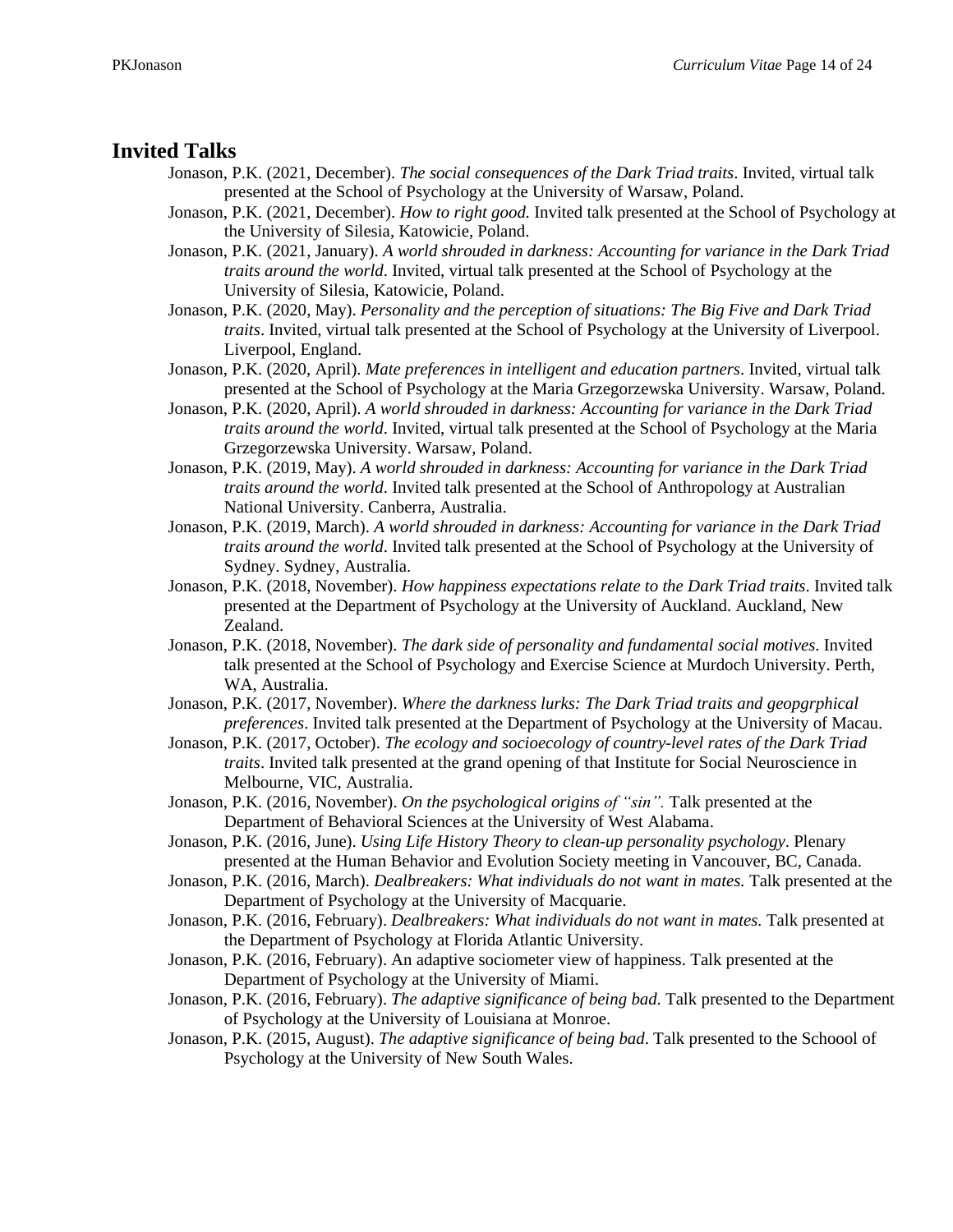- Jonason, P.K. (2015, June). *The Dark Triad at work*. Talk presented to the Psychology Department at the University of Western Ontario.
- Jonason, P.K. (2015, June). *Three (random) studies on the Dark Triad*. Talk presented to the Psychology Department at the University of Western Ontario.
- Jonason, P.K. (2015, June)*. Talk dirty to me: An examination of the nature of erotic talk.* Talk presented to the Psychology Department at the University of Western Ontario.
- Jonason, P.K. (2015, April). *Creatures of the night.* Talk to presented at Sydney's Annual Science Forum at the University of Sydney (invited by Dr. Karl).
- Jonason, P.K. (2015, April). *Deception and the Dark Triad.* Talk presented to the School of Psychology at Moscow State University.
- Jonason, P.K. (2015, March). *Quantifying the criticisms of Evolutionary Psychology.* Talk presented at the School of Psychology at MacQuarie University.
- Jonason, P.K. (2015, March). *Valuing myself over others: Why the Dark Triad traits are so interesting.* Talk presented at the School of Psychology at MacQuarie University.
- Jonason, P.K. (2015, February). *The Dark Triad at work.* Talk presented at the Department of Psychology at the University of Central Florida.
- Jonason, P.K. (2015, February). *How dirty is the Dirty Dozen measure of the Dark Triad*? Talk presented at the Department of Psychology at Florida Atlantic University.
- Jonason, P.K. (2014, September). *Creatures of the night.* Talk presented at the Massachusetts Institute of Technology.
- Jonason, P.K. (2014, July). *The Dark Triad at work.* Talk presented at the School of Social Sciences at Singapore Management University.
- Jonason, P.K. (2014, May). *The why, the what, and the who of relationship-choice*. Talk presented in the Psychology Department at the University of Notre Dame, Sydney.
- Jonason, P.K. (2014, February). *An adaptionist's view of the dark side of personality*. Talk presented at the Human Evolutionary Studies Program at Simon Frasier University.
- Jonason, P.K. (2014, February). *How bad boys get the girls*. Talk presented in the Department of Psychology at Douglas College.
- Jonason, P.K. (2014, February). *An adaptionist's view of the dark side of personality*. Talk presented at the Department of Psychology at Florida Atlantic University.
- Jonason, P.K. (2013, July). *Four functions for four relationships.* Talk presented at Nerd Nite Sydney in Sydney Australia.
- Jonason, P.K. (2013, June). *Quantitative, evolutionary, and comparative analyses of the role, function, and acts associated with uncommitted sexual relationships*. Talk presented to the School of Biology at the University of New South Wales.
- Jonason, P.K. (2013, March). *How being "bad" can be "good" for you.* Talk presented to the School of Psychology at Charles Sturt University.
- Jonason, P.K. (2013, January). *Playing hard-to-get: Manipulating one's perceived availability as a mate*. Talk presented to the Psychology Department of Bradley University.
- Jonason, P.K. (2013, January). *How being "bad" can be "good" for you.* Talk presented to the Psychology Department of Dominican College.
- Jonason, P.K. (2013, January). *Dealbreakers: What individuals do not want in their mates.* Department of Psychology at Temple University.
- Jonason, P.K. (2012, October). *Taking away the blanket and providing the facts: Tactics for teaching evolution.* Talk presented to the Sydney Atheists at the University of Technology of Sydney.
- Jonason, P.K. (2012, September). *The psychometric properties and utility of the Dark Triad Dirty Dozen*. Talk presented at the Centre for Positive Psychology and Education at the University of Western Sydney.
- Jonason, P.K. (2012, April). *Deal or no deal: Examining mate preferences with "dealbreakers"*. Keynote address at the 6th Annual Hawai'i Pacific University Psychology Conference.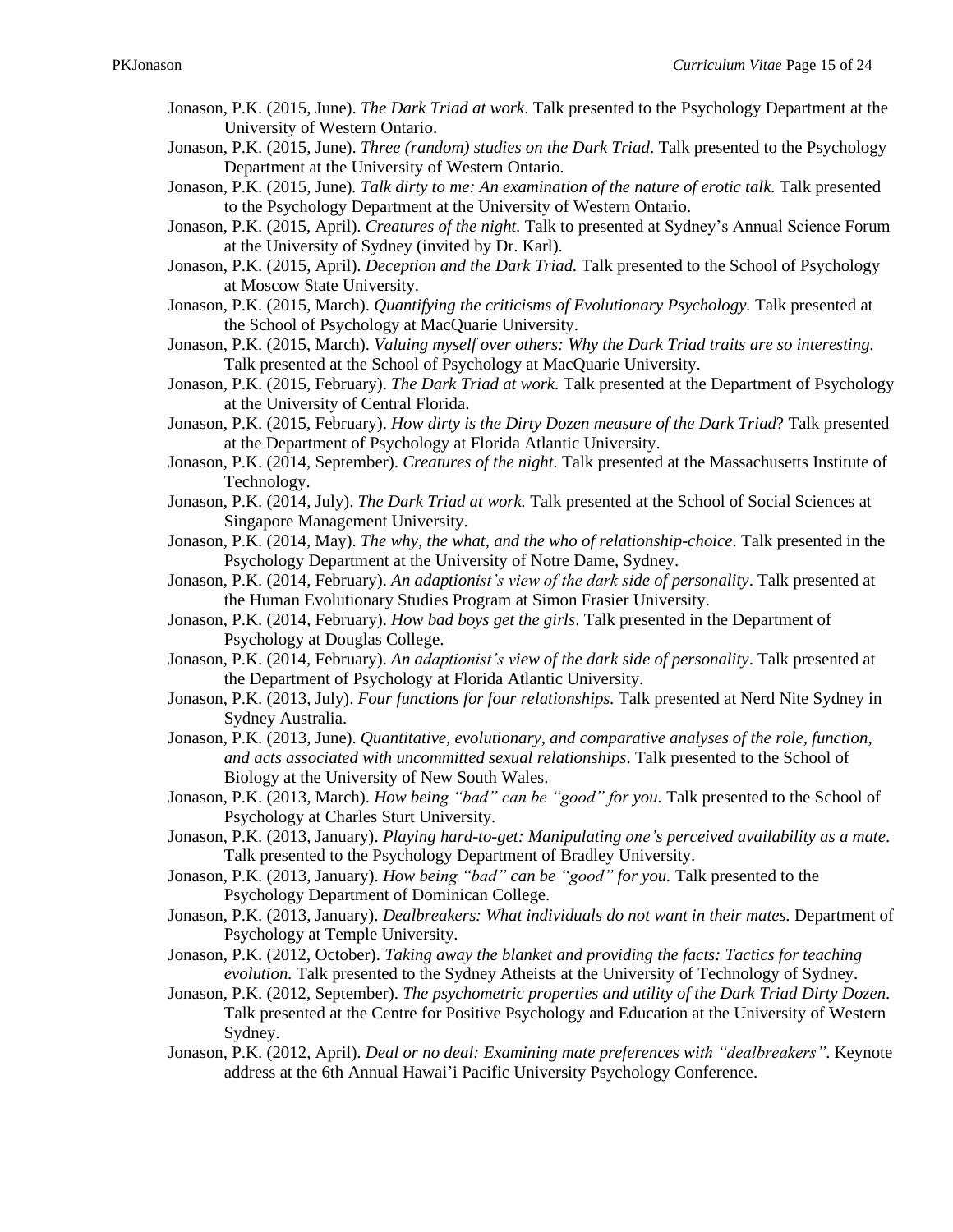- Jonason, P.K. (2011, February). *Finding a mate: Solving the mate-shortage dilemma*. Talk presented at the University of South Alabama Gender Studies Lecture Series.
- Jonason, P.K. (2010, December). *On second thought: New insights on old questions*. Talk presented at the University of Hawai'i at Manoa Department of Psychology.
- Jonason, P.K. (2010, June). *From personality to playing hard-to-get: From measurement to mating.* Talk presented at the University of South Alabama Department of Psychology.
- Jonason, P.K. (2010, April). *Living the* fast *life: The Dark Triad and Life History Theory.* Talk presented at the University of Florida Department of Psychology.
- Jonason, P.K. (2009, November). *Dating, relationships, sex…oh my!* Talk presented for the University of West Florida Department of Student Transitions.
- Jonason, P.K. (2009, November). *Measuring the Dark Triad of personality.* Talk presented at the Society of Southeastern Social Psychologists conference in Ft. Meyers, FL.
- Jonason, P.K. (2009, October). *The Dark Triad as a higher order personality construct.* Talk presented at the Northwest Florida Psychological Association.
- Jonason, P.K. (2009, March). *Applying animal models to the study of human nature*. Talk presented at the University of Texas at El Paso Department of Psychology.
- Jonason, P.K. (2006, April). *Why psychologists should know about evolutionary theory.* Talk presented at New Mexico State University Department of Psychology.
- Jonason, P.K. (2006, March). *The evolutionary psychology of sex differences.* Talk presented at New Mexico State University Department of Psychology.
- Jonason, P.K., Figueredo, A., & Patch, E. (2017, July). *The ecology and socioecology of country-level rates of the Dark Triad traits: A life history, sequential canonical cascade model*. Talk presented at the International Association for Cross-Cultural Psychology in Warsaw Poland.

### **Conference Talks**

- Jonason, P.K. (2018, November). *The role of education and intelligence in mate choice.* Talk presented at the inaugural meeting of Australasian Society for Human Behaviour and Evolution meeting in Potts Point, NSW.
- Jonason, P.K. (2015, November). *Dealbreakers: What individuals do not want in mates.* Talk presented at the Relationship Research Focus Group of the Australian Psychlogical Society meeting, Melbourne, VIC, AUS.
- Jonason, P.K. (2015, July). *Valuing myself over others: The Dark Triad traits and moral and social values*. Talk presented at the International Society for the Study of Individual Differences, London, Ontario, CAN.
- Jonason, P.K. (2014, November). *Valuing myself over others: The Dark Triad traits and moral and social values*. Talk presented at the Australian Conference for Personality and Individual Differences meeting, Newcastle, NSW, AUS.
- Jonason, P.K. (2014, July). *What makes the Dark Triad tick*. Talk presented at the European Conference for Personality, Lausanne, Switzerland.
- Jonason, P.K. (2014, February). *When the going gets tough, the Dark Triad are linked to selfishness.* Talk presented at the Conflict and Cooperation in the Family conference in Sydney, Australia.
- Jonason, P.K. (2012, November). *New details about the psychometric properties of the Dirty Dozen measure of the Dark Triad*. Talk presented at the Australian Conference for Personality and Individual Differences, Melbourne, VIC. (Chair)
- Jonason, P.K. (2012, August). *Location, location, location: The Dark Triad in American, Singaporean, and Polish samples.* Talk presented at the International Society for Human Ethology meeting in Vienna, Austria.
- Jonason, P.K. (2010, June). *Love in the age of narcissism (and Machiavellianism and psychopathy).* Talk presented at the Human Behavior and Evolution Society meeting in Eugene, OR. (symposium coorganizer)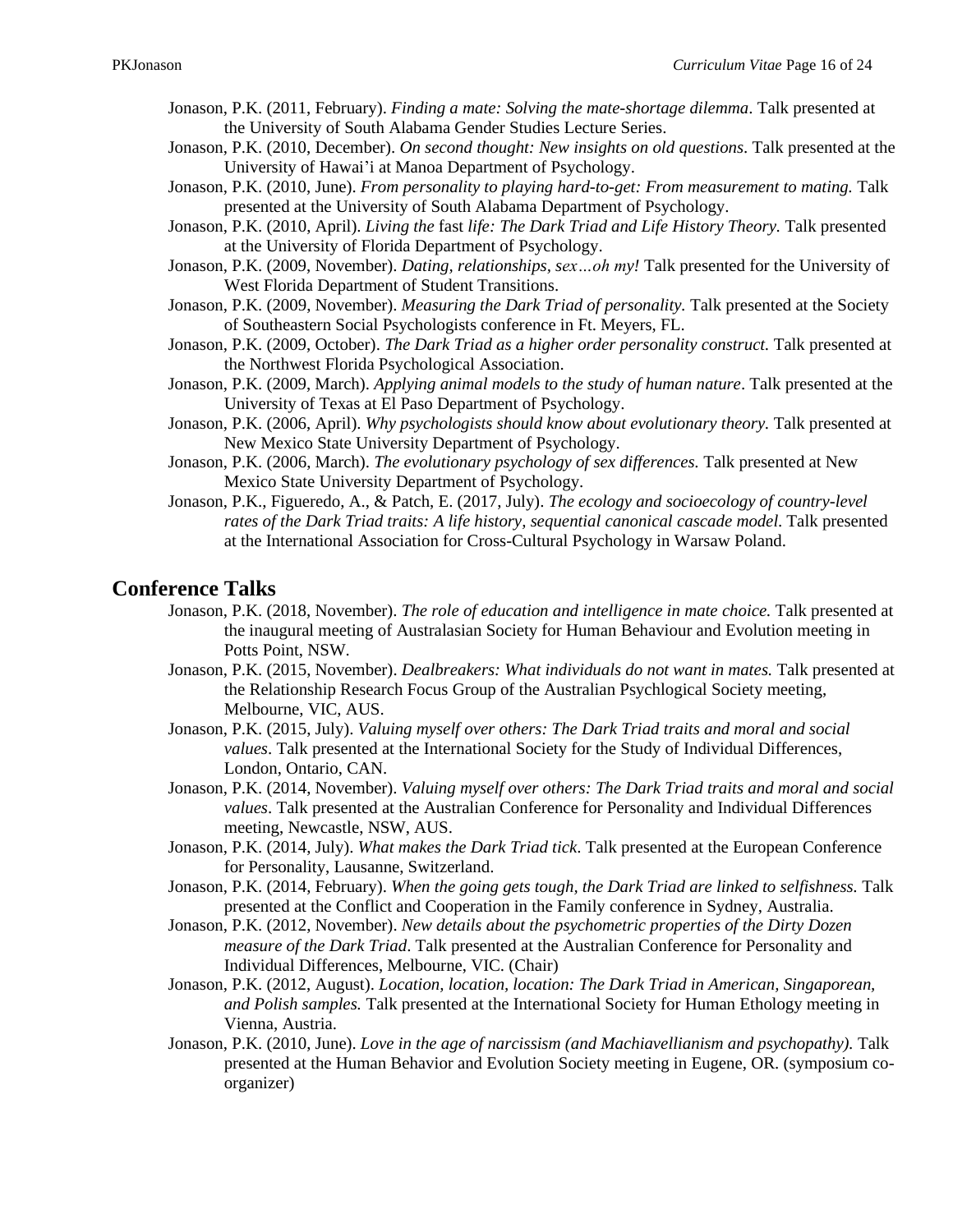- Jonason, P.K. (2009, November). *Personality adaptations for exploitation.* Talk presented at the Society of Southeastern Social Psychologists conference in Ft. Meyers, FL.
- Jonason, P.K. (2008, June). *The Dark Triad: Facilitating short-term mating in men*. Talk presented at the Human Behavior and Evolution Society meeting in Kyoto, Japan.
- Jonason, P.K. (2007, November). *The power of prestige: Accounting for the men's and women's reported number of sex partners.* Talk presented at the Society for the Scientific Study of Sexuality conference in Indianapolis, IN.
- Jonason, P.K. (2006, April). *Sexual success as an indirect indicator of status for male-male competition.* Paper presented at the Dialogue of Aggies and Miners, Las Cruces, NM.
- Jonason, P.K. (2005, June). *Evolutionary-minded view of TV genre choices.* Talk presented at the Media Ecology Association meeting at the Fordham Lincoln Center, NYC.
- Jonason, P.K., Betteridge, G.L., & Kneebone, I.I. (2016, August). *An examination of the nature of erotic talk*. Talk presented to the American Psychological Society, Denver, CO, USA.
- Jonason, P.K., Garcia, J., Webster, G.D., Li, N.P., & Fisher, H. (2017, January). *Dealbreakers: What individuals do not want in mates.* Talk presented at the Society for Personality and Social Psychology meeting, San Antonio, TX, USA. (Symposium Chair)
- Jonason, P.K., Honey, L.P., & Semenyna, S.W. (2013. July). *It's good to be the king: Dominance, prestige, and the Dark Triad traits*. Talk presented at the meeting of the International Society for the Study of Individual Differences in Barcelona, Spain.
- Jonason, P.K., & Li N.P. (2009, April). *Have low mate-value, will travel.* Talk presented at the Graduate Research and Arts Symposium in Las Cruces, NM.
- Jonason, P.K., **Underhill, D.,** & Navaratte, C.D. (2019, November). *The Dark Triad traits and aversionbased racial and sexual prejudice*. Talk presented at the Australian Conference in Personality and Individual Differences meeting in Brisbane, QLD, Australia.
- Li, N.P., Griskevicius, V., Durante, K.M., & Jonason, P.K. (2010, June). *An evolutionary perspective on humor: Sexual selection or interest indication?* Talk presented at the meeting of the Human Behavior and Evolution Society meeting in Eugene, OR, USA.
- Lukaszewski, A.W., Conroy-Beam, D., Jonason, P. K., Lewis, D.M.G., Takemura, K., & Tominaga, H. (2018, July). *Global self-evaluations track locally valued traits across cultures.* Paper presented at the annual meeting of the Human Behavior and Evolution Society in Amsterdam, The Netherlands.
- Sohn, S. & Jonason, P.K. (2002, July). *Male body image: The role of the muscular ideal and muscle media in men's body perception and satisfaction.* Talk presented at the International Communication Association meeting in Seoul, Korea.
- Webster, G.W., Gesselman, A.N., Crysel, L.C., Burnell, A.B., & Jonason, P.K. (2013, July). *An actor– partner interdependence model of the Dark Triad and aggression in couples.* Talk presented at the meeting of the International Society for the Study of Individual Differences in Barcelona, Spain.

### **Conference Posters** (students in bold)**:**

- Davis, J.S., Ketelaar, T., & Jonason, P.K. (2006, January). *Differences in facial emotions in folk vs. elite advertisements.* Poster presented at the Society for Personality and Social Psychology Evolutionary Psychology pre-conference meeting in Memphis, TN.
- Jonason, P.K. (2015, January). *How "dark" personality traits and perceptions relate to racism in Australia*. Poster presented at the Society for Personality and Social Psychology meeting in Long Beach, CA.
- Jonason, P.K. (2014, January). *Paying the piper: The health outcomes associated with the Dark Triad*. Poster presented to the Society for Personality and Social Psychology, Austin, TX.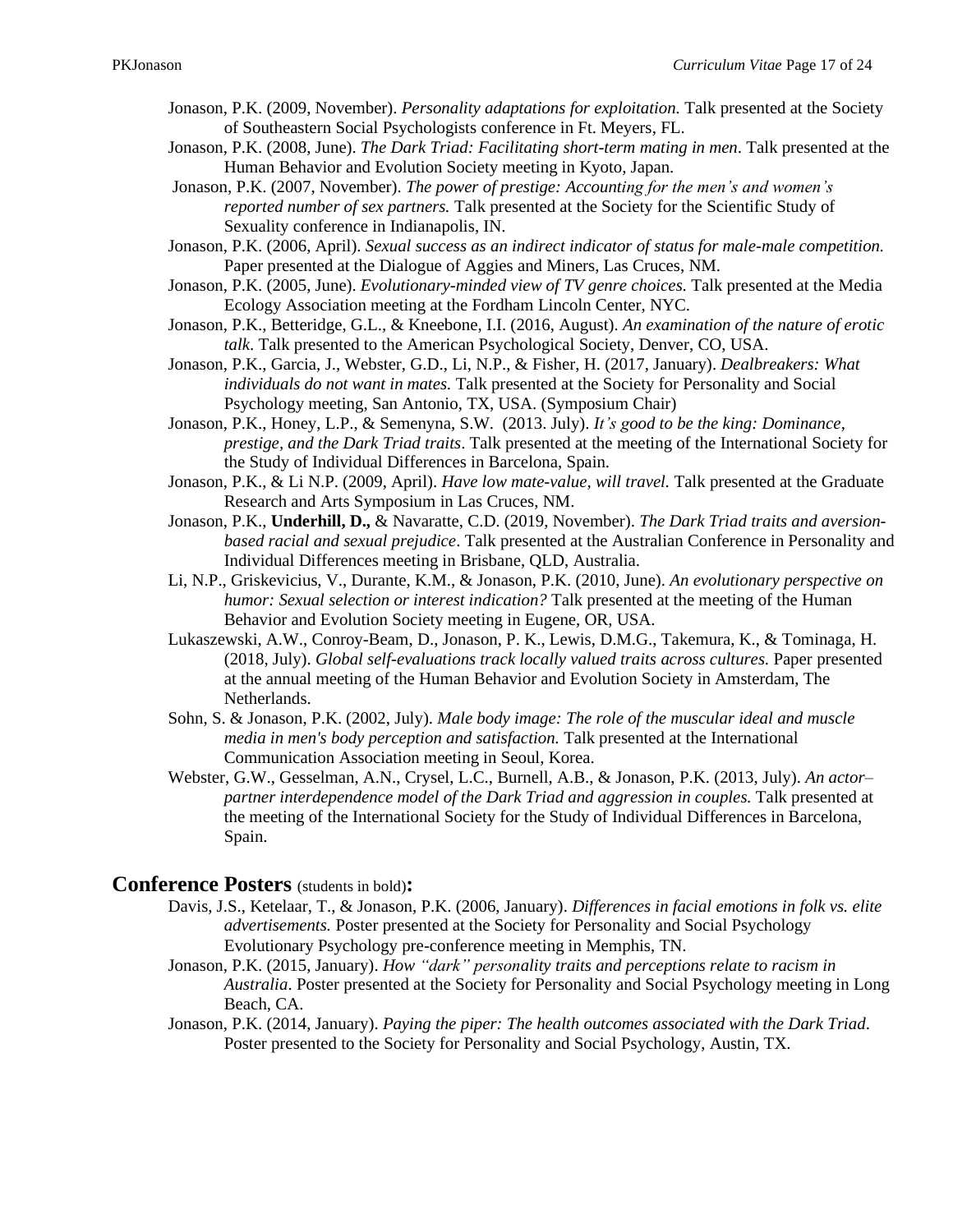- Jonason, P.K. (2013, July). *Four functions for four relationships: Consensus definitions of four relationships*. Poster presented at the Human Behavior and Evolution Society conference meeting in Miami, FL.
- Jonason, P.K. (2010, January). *Doing whatever it takes: The Dark Triad and tactics of influence*. Poster presented at the Society for Personality and Social Psychology Evolutionary Psychology preconference meeting in Las Vegas, NV.
- Jonason, P.K. (2010, January). *The costs and benefits associated with the Dark Triad.* Poster presented at the Society for Personality and Social Psychology conference meeting in Las Vegas, NV.
- Jonason, P.K. (2006, January). *A mediation hypothesis to explain the sex difference in reported number of sexual partners.* Poster presented at the Society for Personality and Social Psychology Evolutionary Psychology pre-conference meeting in Memphis, TN.
- Jonason, P.K. (2006, January). *Sex differences in exercise behavior follow the pattern of intrasexual competition.* Poster presented at the Society for Personality and Social Psychology Evolutionary Psychology pre-conference meeting in Palm Springs, CA.
- Jonason, P.K. (2006, January). *Casting a wider net: Long distance relationships as a conditional mating strategy.* Poster presented at the Society for Personality and Social Psychology meeting in Palm Springs, CA.
- Jonason, P.K. (2005, January). *The relationship between perceived quality of dating pool and strength of physical standards.* Poster presented at the Society for Personality and Social Psychology Evolutionary Psychology pre-conference meeting in New Orleans, LA.
- Jonason, P.K., **Cetrulo**, **J.F., Madrid**, **J.** & **Morrison, C.** (2009, February). *Sex differences and similarities in gift-giving*. Poster presented at the Society for Personality and Social Psychology Evolutionary Psychology pre-conference meeting in Tampa, FL.
- Jonason, P.K., Garcia, J., Li, N.P., & Fisher, H. (2013, February). Poster presented at the Society for Personality and Social Psychology meeting in New Orleans, LA.
- Jonason, P.K., **Icho, A.**, & **Ireland, K.** (2016, January). Resources, harshness, and unpredictability: The socioeconomic conditions associated with the Dark Triad traits. Poster presented at the Society for Personality and Social Psychology meeting in San Diego, CA.
- Jonason, P.K., Izzo, P.L., & Mono, S.E. (2007, June). *Helping others to find long-term and short-term mates: Tests of inclusive fitness, reciprocal altruism, and parental investment theories*. Poster presented at the Human Behavior and Evolution Society conference meeting in Williamsburg, VA.
- Jonason, P.K., & Li, N.P. (2012, June). *Playing hard-to-get: Manipulating one's perceived availability as a mat*e. Poster presented at the Human Behavior and Evolution Society conference meeting in Albuquerque, NM.
- Jonason, P.K., & Li N.P. (2009, May). *Have low mate-value, will travel.* Poster presented at the Association for Psychological Science conference meeting in San Francisco, CA.
- Jonason, P.K., Li N.P., & Buss, D.M. (2009, May). *The possessiveness and poaching of those high on the Dark Triad.* Poster presented at the Human Behavior and Evolution Society conference meeting in Fullerton, CA.
- Jonason, P.K., Li, N.P., Cason, M.J., & **Currier**, **J.R.** (2006, June). *Mating in the modern era.* Poster presented at the Human Behavior and Evolution Society conference meeting in Philadelphia, PA.
- Jonason, P.K., Li, N.P., Webster, G.W., & Schmitt, D.P. (2008, February). *An adaptive individual difference perspective on the Dark Triad.* Poster presented at the Society for Personality and Social Psychology Evolutionary Psychology pre-conference meeting in Albuquerque, NM.
- Jonason, P.K., & Webster, G.D. (2012, January). *You can't always get what you want, but when you're a narcissist, psychopath, or Machiavellian, you get what you need: Dark Triad personalities and social influence tactics.* Poster presented at the Society for Personality and Social Psychology meeting in San Diego, CA.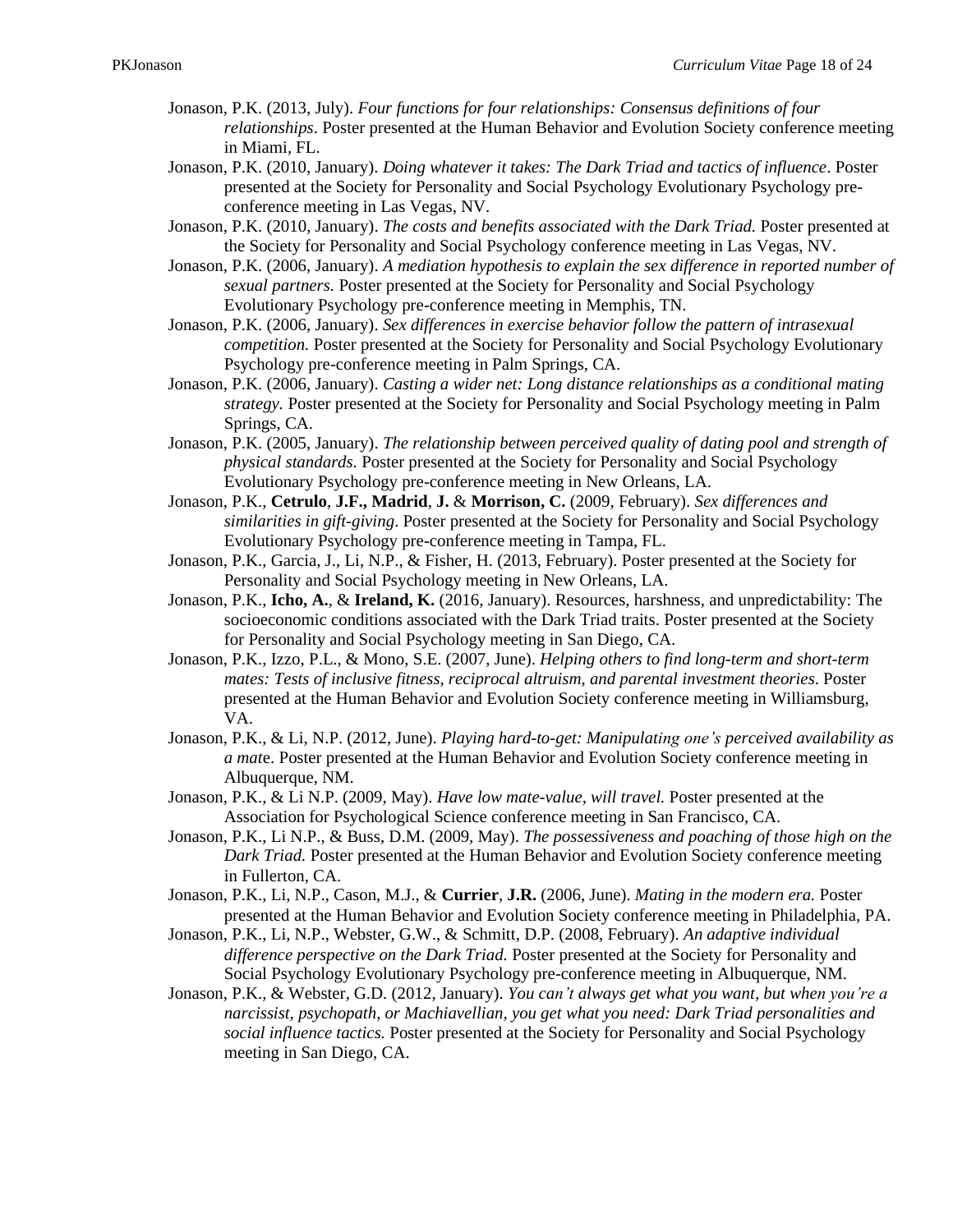- Lowe, N., & Jonason, P.K. (2010, January). *The friendship motivations associated with the Dark Triad.*  Poster presented at the Society for Personality and Social Psychology Evolutionary Psychology pre-conference meeting in Las Vegas, NV.
- Smith, C.V., Jonason, P.K., & Hadden, B.W. (2010, January). *Dating a bad boy or a bad girl: The Dark Triad within couples.* Poster presented at the Society for Personality and Social Psychology conference meeting in Las Vegas, NV.
- Valentine, K.A., Li, N.P., Lau, I.Y., & Jonason, P.K. (2012, June). Sexual double standards in Singapore: Actual and intersubjective norms. Poster presented at the meeting of the Human Behavior and Evolution Society, Albuquerque, NM.

# **Consulting**

*Aleve:* Developing online, holistic assessments of personality for an online dating service (US\$50K) *Lion Beer*: An examination of the role of local bars in psychological health (AUD\$50K) *Australian Football Club*: How to deal with conflict in the workplace (AUD \$500) *Holden Automotive*: A match-making social experiment to increase automobile sales (AUD \$2K) *Fracture*: A interactive game to identify gifted students for early university grooming (AUD \$2K)

# **Teaching**

Instructor of record (2000 - present)

Psychology Courses *Personality Psychology*: NMSU, UWF, USA, USP, UWA<sup>9</sup> *Social Psychology*: Baypath College, UWF, UWA<sup>9</sup> *Evolutionary Psychology:* UKSW, UWF, WSU<sup>9</sup> *Introduction to Psychology*: El Paso and Capital Community Colleges (CC), UWF, Pensacola Junior College, USA *Dark Side of Personality*: UKSW *Techniques and Methods of Assessment***:** UniPD<sup>9</sup>

Statistics/Research Courses *Statistics*: UH *Advanced Research Methods*: UH, WSU *Empirical Research Methods*: WSU<sup>9</sup> *Basic Research Methods:* UniPD

Communication Courses *Interpersonal Communication*: Capital CC, Pensacola Junior College *Introduction to Communication:* Western New England College *Introduction to Media*: UH *Persuasion*: Western New England College *Public Speaking*: UConn, UH, Three Rivers CC, Quinebaug CC, Gibbs College

Also able to teach: *Comparative Psychology, History of Psychology, Organizational Psychology*, and *Sexuality*

*Thesis Mentoring* (Sample only)

Betterridge, G. (2014). *A formative study of erotic talk and its association with sexual and relationship satisfaction*. University of Western Sydney Clinical Masters Thesis. (Mark: High Distinction) De Gregorio, M. (2020). *Cues for Social Predators: The Dark Tetrad Traits and Cues to Vulnerability*.

Undergraduation thesis at the Univesrity of Padua. (Mark: Cum Laude).

Duviniveld, J. (2013). *The Dark Triad and implicit motives: A niche for every personality*. University of Western Sydney Undergraduate Honor's Thesis. (Mark: Distinction)

<sup>&</sup>lt;sup>9</sup> A post-graduate class.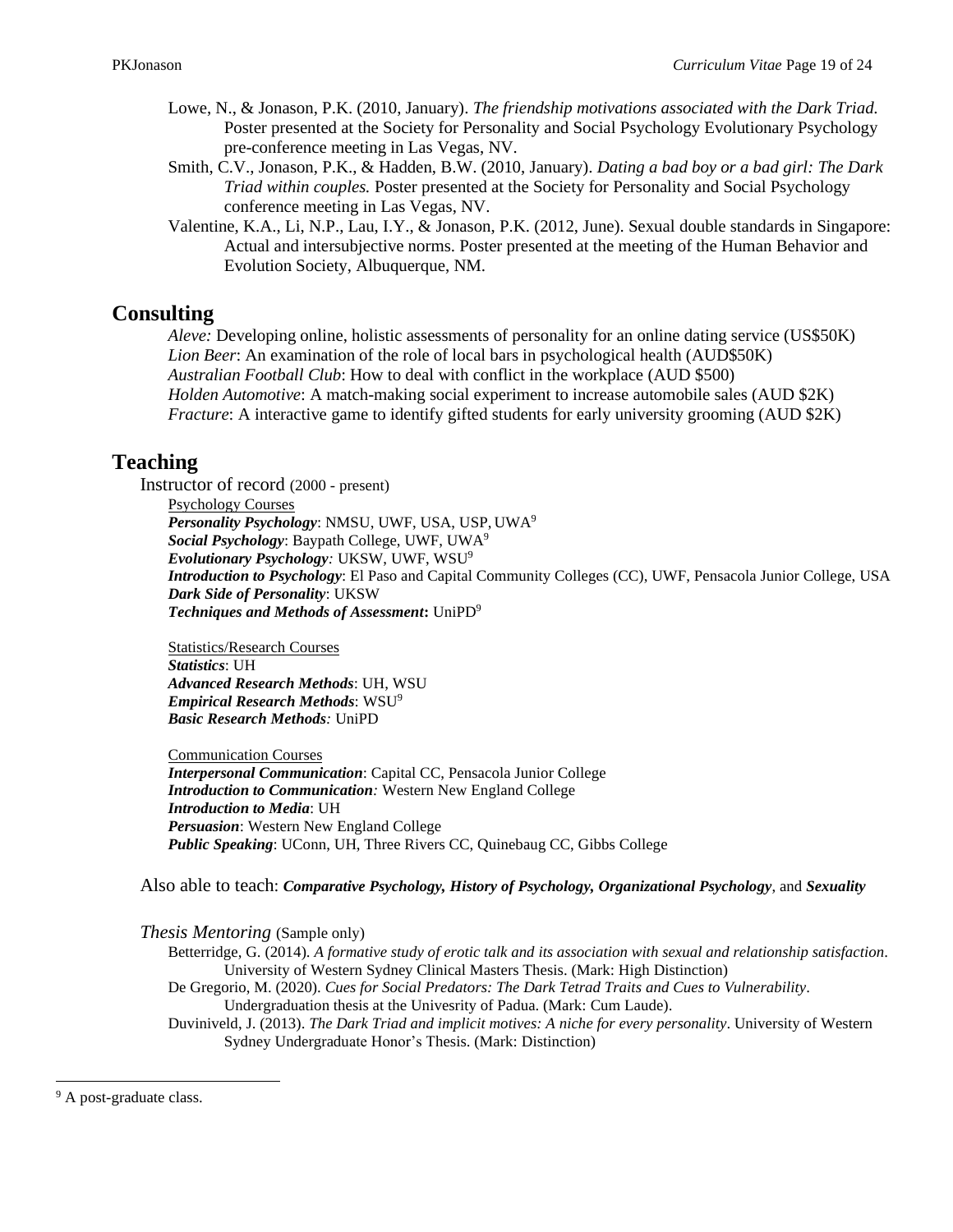Fletcher, S. (2017). *Naughty is as naughty does: Using dark traits to explain bad behavior*. Western Sydney University Undergraduate Honor's Thesis. (Mark: High Distinction)

- Girgis, M. (2014). *The confluence model: An experimental approach to the integration of rape culture and the Dark Triad*. University of Western Sydney Undergraduate Honor's Thesis. (Mark: Distinction)
- Koehn, M.A. (2015). *Does erotic priming result in racist attitudes? Investigating racist attitudes in the dark side of human personalities.* Western Sydney University Undergraduate Honor's Thesis. (Mark: High Distinction)
- MeGivern, S. (2010). *Comparing virgins to non-virgins: A search for evidence of the sexual double standard*. University of West Florida Undergraduate Honor's Thesis.

Middleton, J.P. (2015). *Decision Heuristics in the Dark Triad: Can Value Functions Help Explain "Dark" Personalities?* Western Sydney University Undergraduate Honor's Thesis. (Mark: Distinction)

Morgan, M. (2014). *Are you willing to sacrifice proximity in favour of a better quality mate? Investigating mate preference as a function of sex, mate value, and relationship context*. University of Western Sydney Undergraduate Honor's Thesis. (Mark: Distinction)

- Niko, J. (2012). *Using Reinforcement Sensitivity Theory to understand the Dark Triad.* University of Western Sydney Undergraduate Honor's Thesis. (Mark: Distinction)
- Tombleson, I. (2016). Examining the origins of happiness: An investigation of the effect of safety and relationships on happiness. Western Sydney University Clinical Masters Thesis. (Mark: Distinction)
- Underhill, D. (2017). A new method for at-a-distance personality assessment: The case of Donald Trump. Western Sydney University Undergraduate Honor's Thesis. (Mark: High Distinction)
- Weaver, N.L. (2012). *Reward, punishment, and the Dark Triad*. University of Western Sydney Undergraduate Honor's Thesis. (Mark: Distinction)

### **Service**

*Editor-in-Chief*

Frontiers in (Evolutionary) Psychology: 6/17-present Personality and Individual Differences: 1/21-present Personality and Individual Differences (Special Issues and Reviews): 1/14-12/20

*Associate Editor* Evolutionary Behavioral Sciences: 1/13-present

*Academic Editor* PLOS One: 6/18-present

### *Assistant Director*

Psychological Science Accelerator – Study Selection: 7/18-present

#### *Editorial Boards*

Journal of Personality and Social Psychology: 10/13-present Personality and Social Psychological Bulletin: 1/16-present Personality and Individual Differences: 2011-2014 Evolutionary Psychology: 9/11-present Journal of Social and Personal Relationship: 11/20-present Journal of Social Psychology: 10/08-present Journal of Social, Evolutionary, and Cultural Psychology: 1/11-12/12 Evolutionary Psychology and Neuroscience: 11/13-8/17

#### *Ad hoc Reviewing*

Journal of Experimental Psychology: General Psychological Science Personality and Social Psychology Bulletin Personality and Social Psychology Review Archives of Sexual Behavior Aggressive Behavior

Journal of Experimental Social Psychology Psychological Assessment Political Psychology PLOS One Journal of Personality European Journal of Personality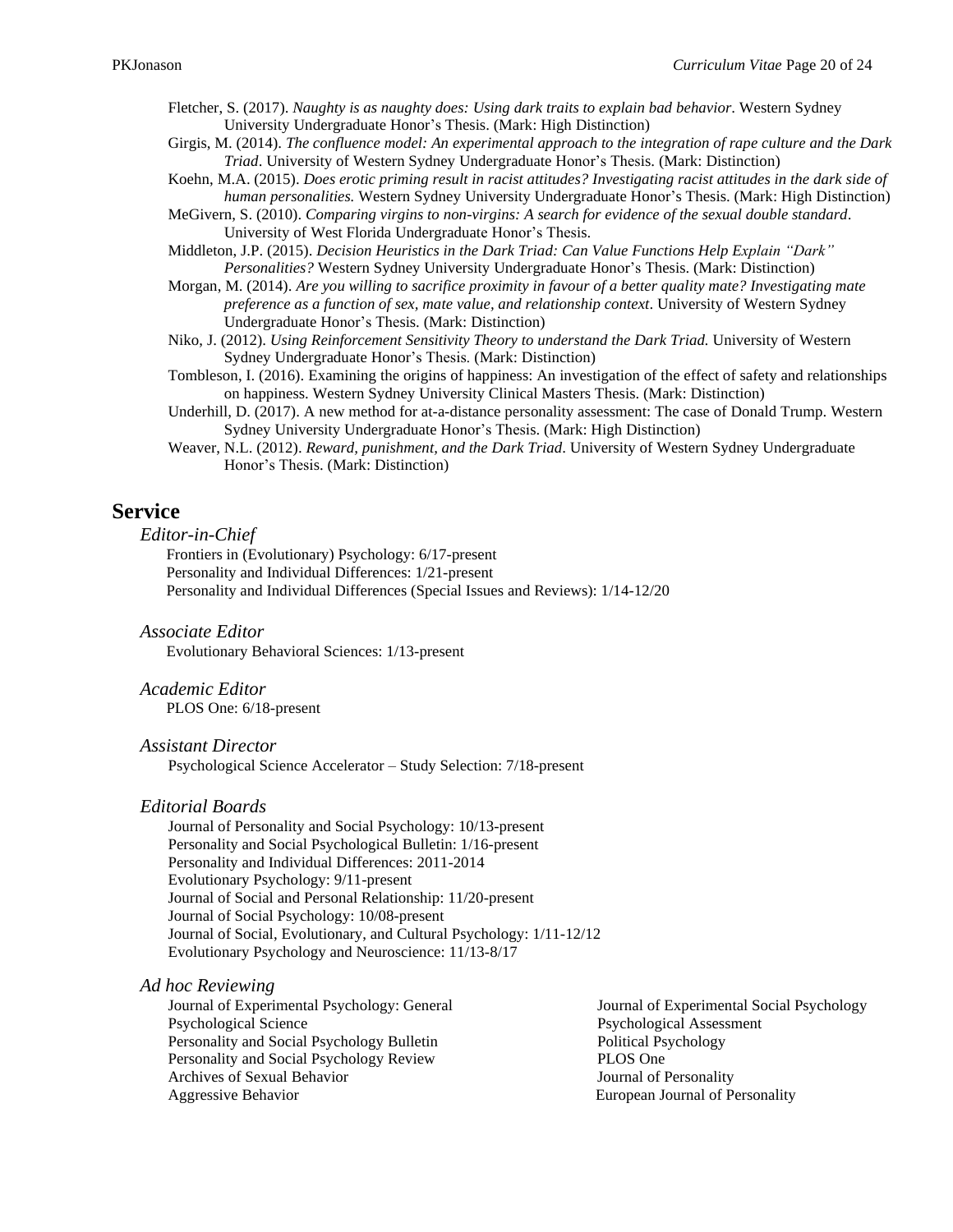Computers in Human Behavior Canadian Journal of Psychiatry Journal of Organizational Behavior Evolution and Human Behavior Journal of Sex Research Ethology Journal of Research in Personality Human Nature Social Psychology and Personality Science Human Ethology Bulletin European Journal of Psychological Assessment Journal of Social and Clinical Psychology Journal of Cross-Cultural Psychology Journal of Personality Assessment Review of General Psychology Evolutionary Psychology Learning and Individual Differences Australian Journal of Management Evolutionary Psychological Science Journal of Marriage and the Family Social and Personality Psychology Compass Psychology of Men and Masculinity Journal of General Psychology Open Sage European Journal of Social Psychology Journal of Individual Differences Biomedical Central: Psychology Basic and Applied Social Psychology Journal of Psychopathology and Behavioral Assessment Sexuality Research and Social Policy Journal of Rational-Emotive Therapy Psychology of Popular Media Culture Sex and Marital Therapy Journal of Computer-Mediated Communication Neuropsychiatric Disease and Treatment

Self and Identity Journal of Aggression, Conflict, and Peace Research Organization Science Scandinavian Journal of Psychology Sex Roles Personal Relationships Journal of Social and Personal Relationship Journal of Evolutionary Psychology International Journal of Psychology International Journal of Sexual Health Psychology of Women Quarterly Violence and Victims Motivation Science Human Evolutionary Sciences Advanced Methods and Practice in Psychological Science Sexuality and Culture Culture, Health, and Sexuality Humor: An Interdisciplinary Journal Journal of Nervous and Mental Disease Current Psychology Current Issues in Personality Psychology Adaptive Human Behavior and Physiology Interpersona Evolution: Education and Outreach Social Behavior and Personality Psychological Reports Journal of Criminology Mankind Quarterly Challenges Polish Psychological Bulletin Stigma and Health Journal of Education for Business Multimodal Technologies and Interaction

### *Grant Reviewing*

| <b>Austrian Science Fund</b> |
|------------------------------|
|------------------------------|

Proposal: KLI 966-B – *Personality functioning in substance use disorders* (V. Blüml, Ph.D.) Proposal: P 32458-G – *Emotional mechanisms of right-wing populism* (M. Griessmair Ph.D.) **Netherlands Organization for Scientific Research**

Proposal: VI.Veni.194.035 – *Neural and neuro-ethical foundations to individual sustainability competences* (W. Lambrecht, Ph.D.)

#### **Czech Science Foundation**

Proposal: 22-32704S – *Legal and psychosocial problems of children with more than two parental ties* (H. Konečná, Ph.D.) Proposal: 22-13671S – *Exploring the dynamics of depressive symptoms in intimate relationships* (Z. Csajbók, Ph.D.) Proposal: 22-24949S – *Unification of attachment measurement paradigms from infancy to adulthood* (L. Lacinová, Ph.D.) Proposal: 22-10809S – *The role of emotional, relationship and cognitive factors in communication of romantic couples* (J. Lindová, Ph.D.) Proposal: 21-10527S – *Cross-cultural patterns in facial typicality: disentangling the joint effects of sextypicality, group-typicality, and psychological stereotypes* (K. Kleisner, Ph.D.) Proposal: 16-01845S – *The strength of bond and hierarchy between the partners* (E. Jozífková, Ph.D.)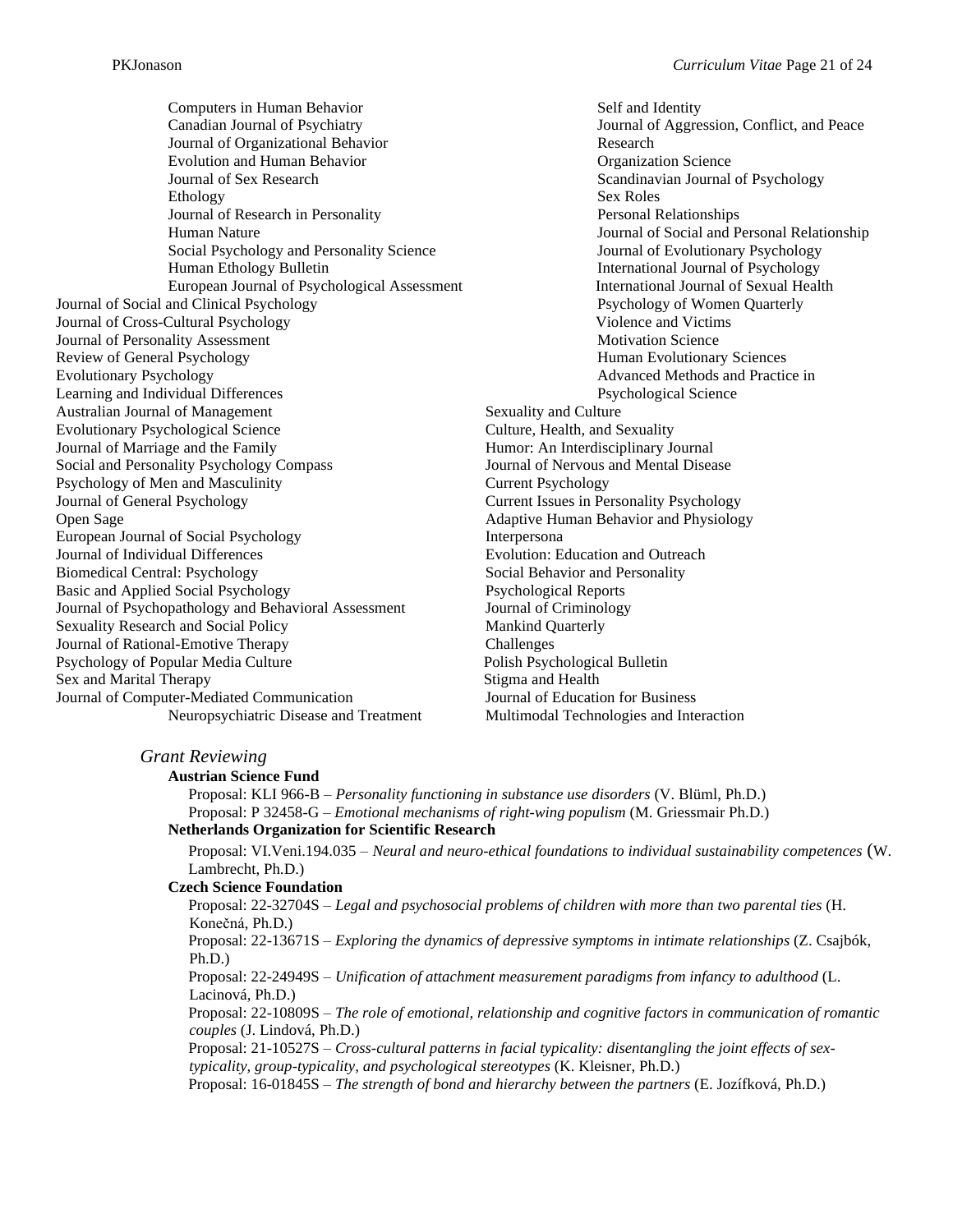Proposal: 17-01222S – *Context specificity of selected self-conscious emotions* (A. Lacev, Ph.D.)

Proposal: 17-16622S – *Manipulative and dominance strategies in conflicts of romantic couples with normal personality profiles and with avoidant personality* (J. Lindova, Ph.D.)

Proposal: 17-09489S – *Analytical rumination hypothesis testing: Depression as a functional adaptation* (M. Preiss, Ph.D.)

Proposal: 18-11996S – *Characteristics and predictors of social and psychological adjustment in young adulthood: A longitudinal study* (K. Millová, Ph.D).

Proposal: No. 19-10057S – *The stranger as a symbol of otherness: How personality influences our attitudes* (M. Preiss, Ph.D.)

### **National Science Center, Poland**

Proposal: 482074 – *Transgenerational transmission of hostility bias – from father to son. What are the effective ways of reducing hostile interpretations of social encounters?* (mgr Marta Bodecka)

Proposal: 444635 – *Improving one's physical attractiveness – sex and cross-cultural comparison* (mgr M. A. Kowal)

Proposal: 374743 – *The role of cognitive control in the relationship between two types of narcissism and anger and hostility: experimental and and longitudinal studies* (O. M. Maciantowicz, Ph.D)

Proposal: 333682 – *Agency-communion model of collective narcissism: Antecedents, correlates, and consequences* (M. A. Żemojtel-Piotrowska, Ph.D.)

Proposal: 312532 – *Peer relationship dynamics among individuals with different intensity of the Dark Triad traits* (J. Cieniuch, Ph.D., Ł. Radosław, Ph.D.)

### **Research Foundation – Flanders, Belgium**

Proposal: 12X3618N – *Silent aggressors: Passive aggressive personality in organizations* (A. Joosen, Ph.D.)

#### **Social Sciences and Humanities Research Council of Canada**

Proposal: 952325 – *Exploring the dark side of relationships: How personality and attachment may explain dark relationship behaviours* (B. Visser, Ph.D.)

Proposal: 1112464 – *Psychopaths as social predators: Victim selection, social mimicry, and fear engagement.* (A. Book, Ph.D.; B. Visser, Ph.D.)

### **Oakland University, Provost's Graduate Research Award**

Proposal: 000581 – *Erectile Dysfunction and Jealousy in Romantic Relationships* (Student: R. James; Supervisor: T. Shackelford, Ph.D.)

#### *Conference Reviewing*

Society for Personality and Social Psychology (student posters and symposia): 9/16 American Psychological Association, Division 8 (Society for Personality and Social Psychology): 1/12 Northeastern Evolutionary Psychology Society: 8/12

#### *Textbook Reviewing*

American Psychological Association; Elsevier Insights; McGraw Hill; Oxford University Press; Sage Publications

#### *Conference Convenor*

Australasian Society for Human Behaviour and Evolution meeting, Randwick, NSW: 12/19 Australasian Society for Human Behaviour and Evolution meeting, Potts Point, NSW: 11/18 Australian Conference for Personality and Individual Differences meeting, Parramatta, NSW: 12/15

#### *Governance and Committee Work*

Reviewer for APA Dissertation Research Award: 2017- 2020 Acting Director of Academic Programs [WSU]: 5/17 Acting Academic Course Advisor [WSU]: 7/15-8/15 Thesis bootcamp statistical consultant [WSU]: 11/17 Campus life small grants evaluator [WSU]: 2015-2020 School of Psychology Colloquia Convener [WSU]: 2/12-12/15 Organizing and Design committee for Masters of Research course [WSU]: 1/15-12/15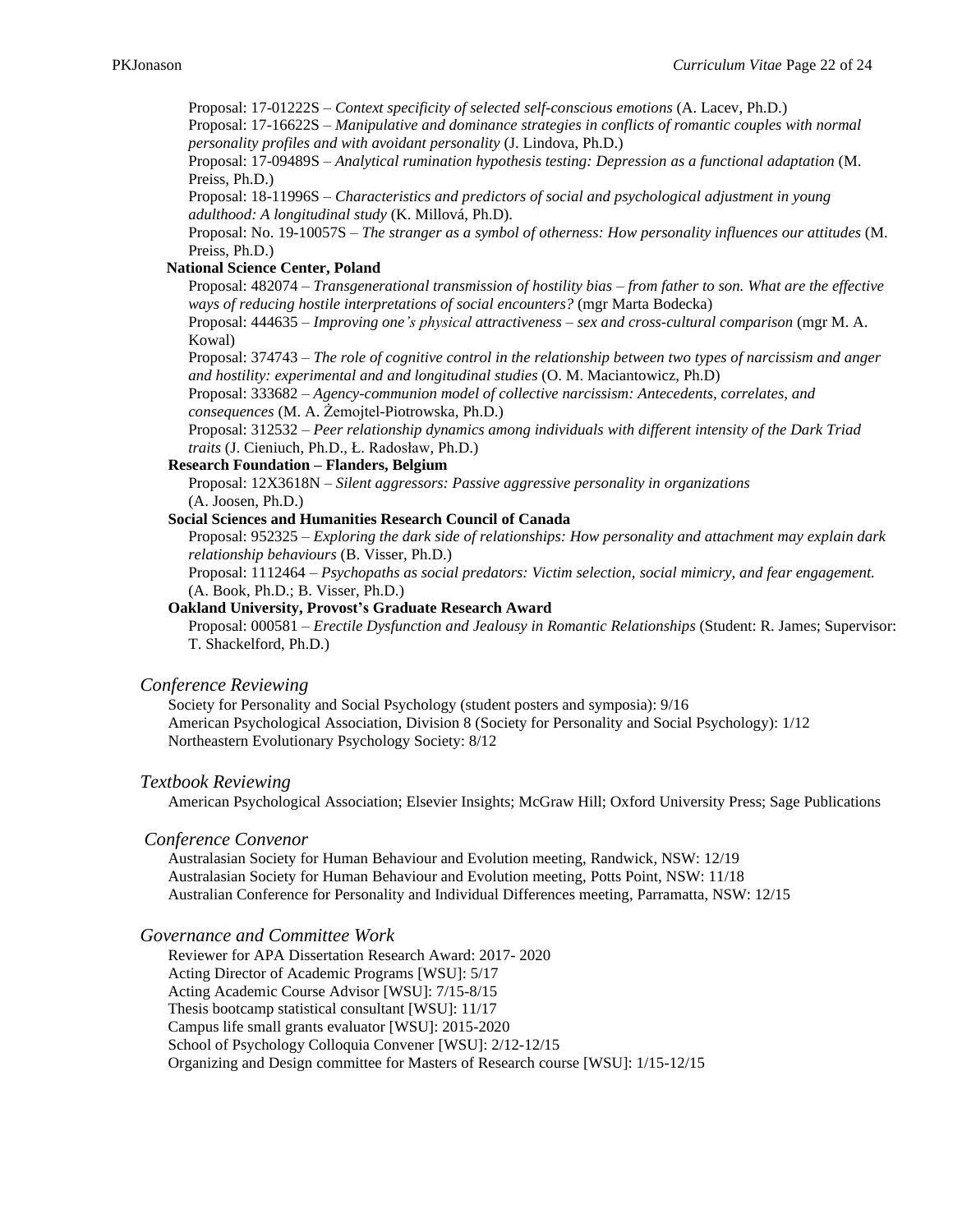### *Community Work*

Dojo cho for the Mortdale Aikido Club: 12/11-12/12 Chief Instructor for the USA Aikido Club: 1/11-5/11 Faculty Advisor for the UWF Student Poker Club: 2/10-5/10 Faculty Advisor for the Secular Student's Association at the UWF: 11/09-5/10 Chief Instructor for the NMSU Aikido Club: 8/05-7/09

### **Professional Societies**

*Australasian Society for Human Behaviour and Evolution* (founding president); *International Society for the Study of Individual Differences; Human Behavior and Evolution Society; European Association for Personality Psychology; Australian Society for Personality and Individual Differences*

**Media Attention:** <http://www.peterjonason.com/media.html>